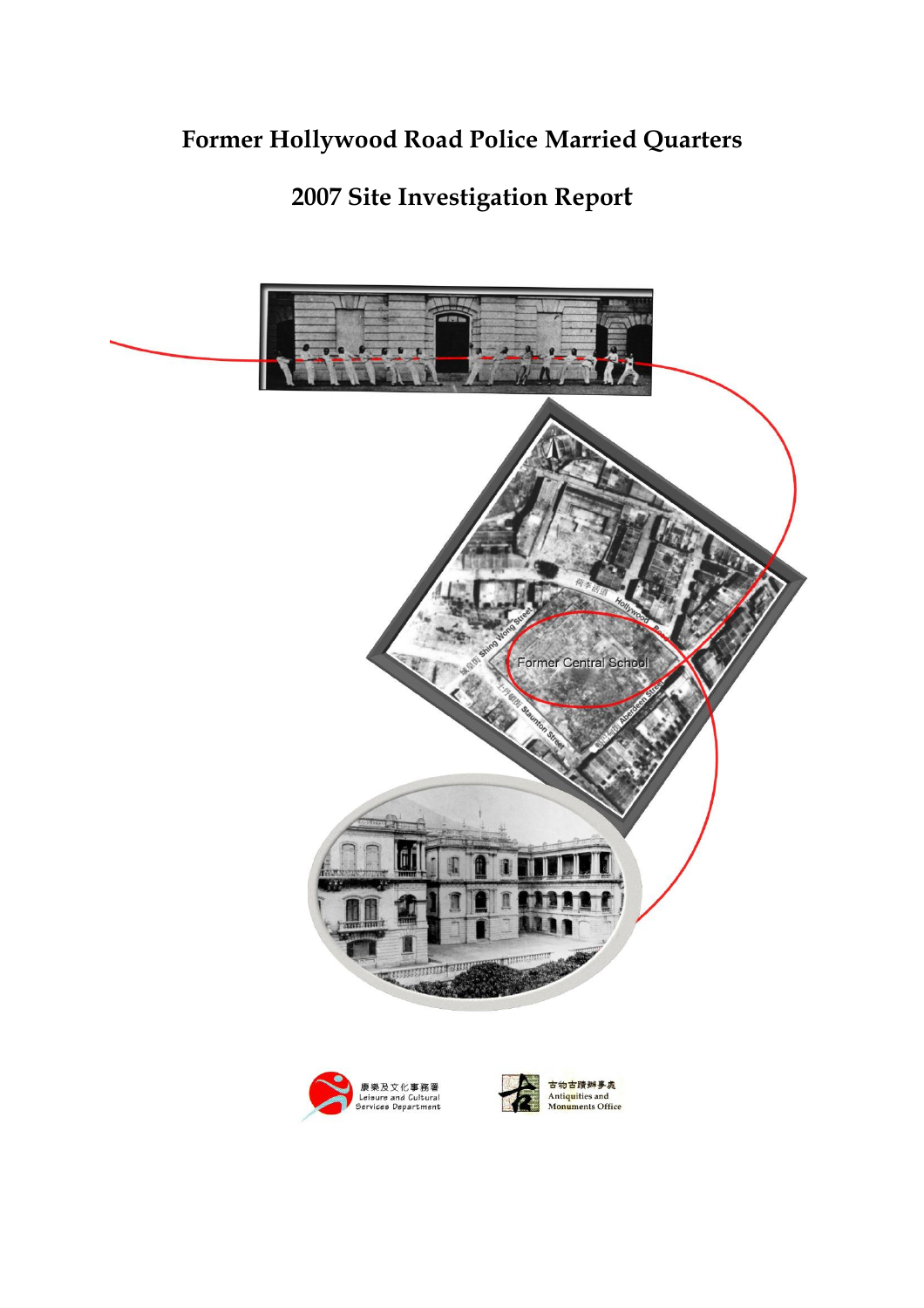# List of Contents

# Abstract

- 1. Introduction
- 2. History of Central School and its present condition
- 3. Objectives and methodology
- 4. Documentary research
	- 4.1 Shing Wong Temple
	- 4.2 The Central School
	- 4.3 Married Police Quarters
- 5. Results of site investigation
	- 5.1 Findings of on-site inspection
	- 5.2 Subsurface investigation at the playground platform
	- 5.3 Subsurface investigation at the platform near Staunton Street
	- 5.4 Subsurface investigation at the Main platform
		- 5.4.1 Stratigrapy at Main platform
		- 5.4.2 Feature of cement floor
		- 5.4.3 Layer of hard-core
		- 5.4.4 Features of underground drainage
		- 5.4.5 Features of foundation walls
		- 5.4.6 Mortar Wall and White mortar floor
		- 5.4.7 Inked marks on granite blocks
		- 5.4.8 Remains of mud walls
- 6. Finds collected
- 7. Observation and Interpretation
- 8. Conclusion
- 9. References
- Annex A Figures
- Annex B Plates
- Annex C Tables
- Annex D Historical pictures and plans
- Annex E Copies of Gazette and Public Works Reports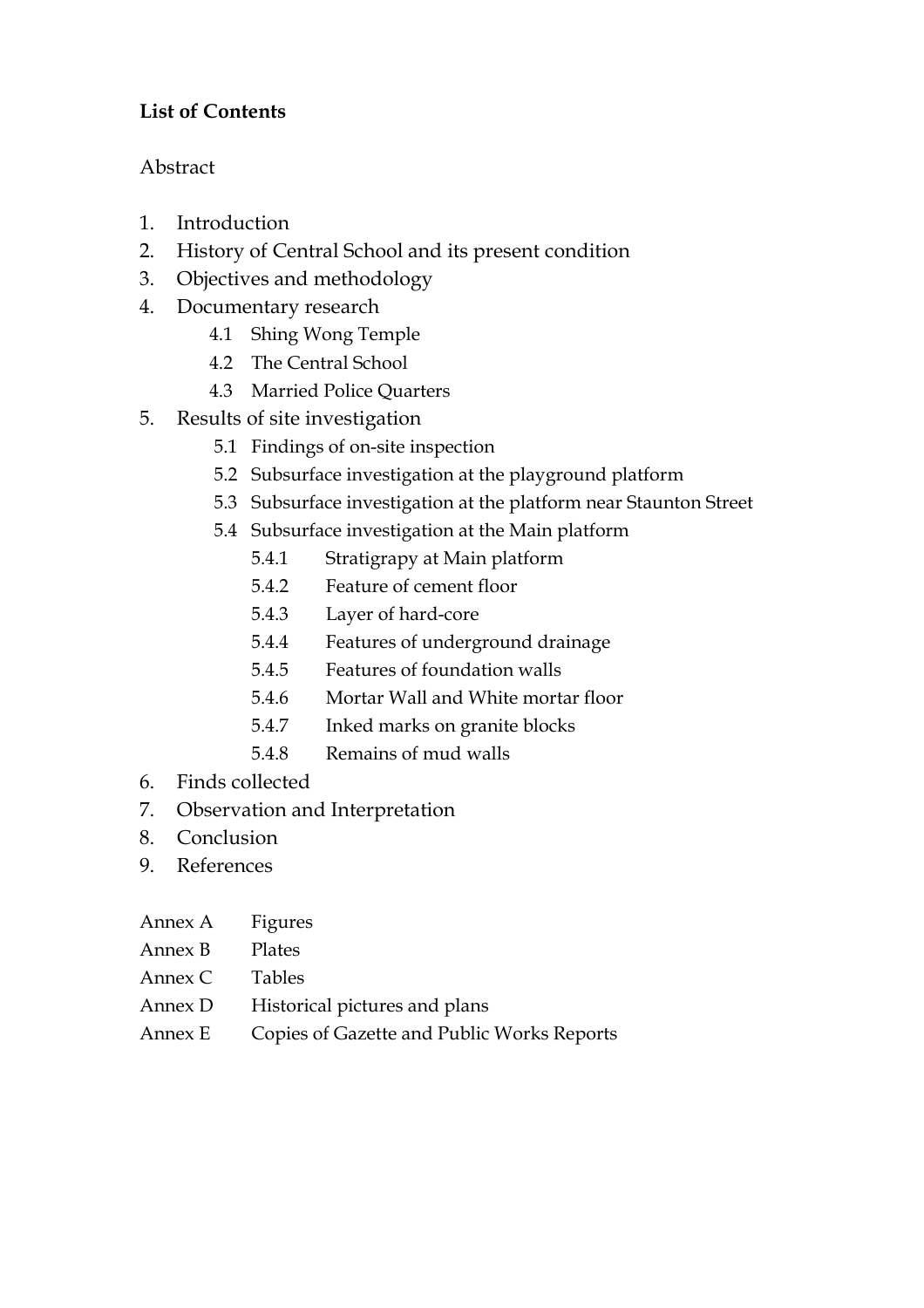#### Abstract

 The site of the Former Hollywood Road Police Married Quarters (the Site) was formerly the school premises of the Central School. At the meeting of the Antiquities Advisory Board (AAB) on 6 March 2007, the Antiquities and Monuments Office (AMO) of the Leisure and Cultural Services Department undertook to conduct an archaeological investigation to review its heritage value.

 Fieldwork of site investigation was conducted between 19 March and 25 July 2007 in two phases. On the basis of documentary research, site investigation comprised on-site inspection and subsurface investigation covering about 600 m<sup>2</sup>. The post excavation analysis and research took place afterwards.

 Investigation focused on the car park between quarters at the upper platform and the playground at the lower platform. During the site inspection, the above-ground remnants of the Central School were identified along the boundary and the retaining walls surrounding the Site. Excavation at the playground platform revealed the previous playground surface believably of the Central School. Old stone steps near the existing staircase leading to the playground were recovered. Features identified at the upper platform included fragments of cement flooring, layer of hard-core, underground drainages, foundation walls, mortar wall and white mortar floor, inked marks on granite blocks and remains of mud walls. Finds collected from the subsurface investigation included ceramic sherds, bronze coins and ceramic floor tiles. Manufacturer marks impressed on the tiles found at the Site were the same as those on the tiles unearthed from the Former Mountain Lodge at the Peak.

 The site investigation reconfirms that the foundations and other features of Central School have been significantly disturbed by works in the past. It is not possible to locate the foundation of Shing Wong Temple from the findings of documentary research and field investigation. The Chief Executive announced in his 2007-08 Policy Address that the Site will be removed from the List of Sites for Sale by Application for a year and proposals will be invited on its revitalization. Any revitalization proposals should be based on the premise that the remaining features of Central School mentioned in Para. 8.1 of this report and have full regard to the historical significance of Central School to the development of Hong Kong.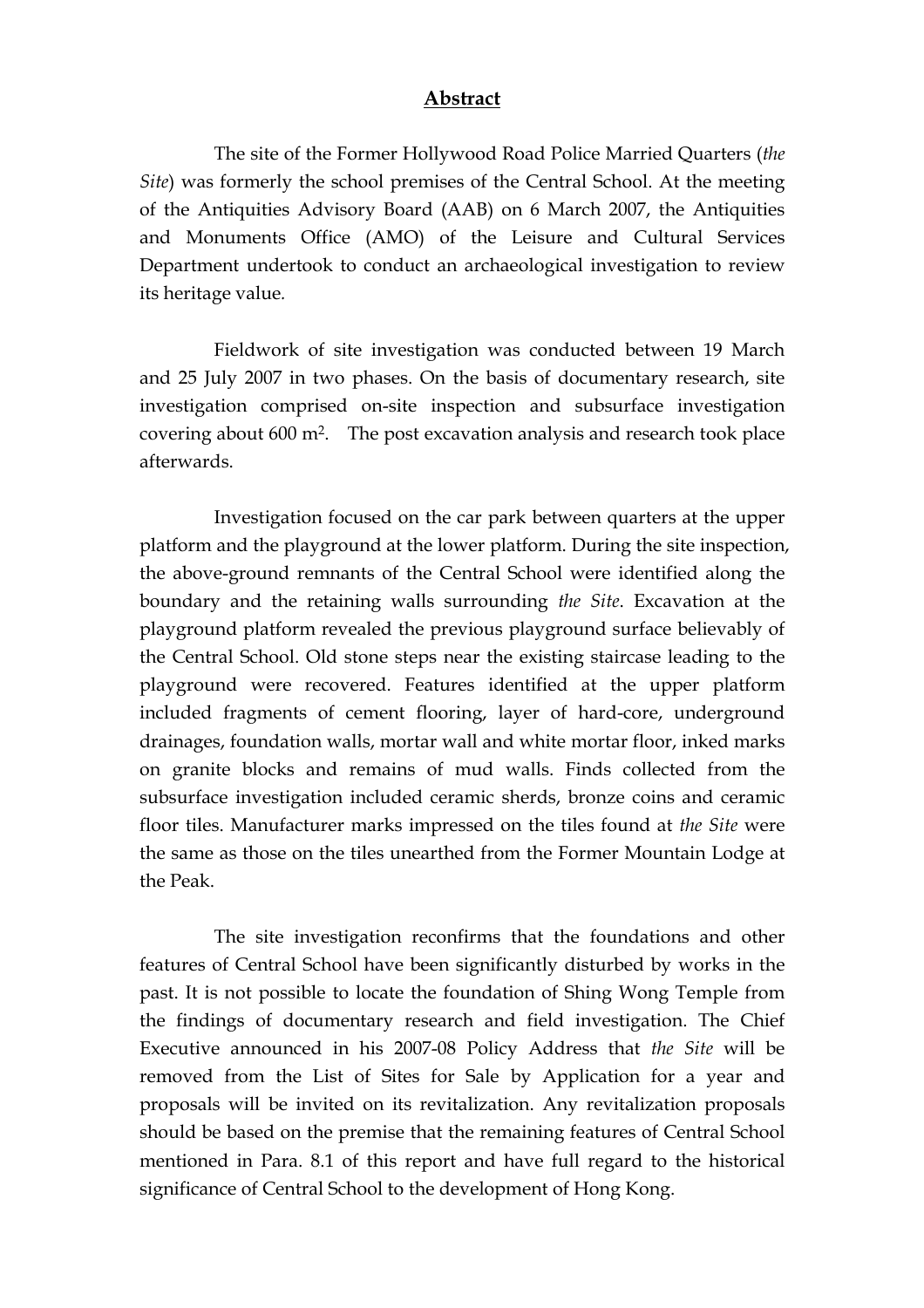#### 摘要

中環舊荷李活道已婚警察宿舍(下稱該址),前身為中央 書院校址。康樂及文化事務署轄下古物古蹟辦事處於古物諮詢委 員會 2007年3月6日的會議上承諾進行實地考古勘察以再次檢 視該址的文物價值。

是次勘察的田野工作由 2007年3月19日至7月25日, 分 兩 階 段 淮 行 。 勘 察 工 作 以 文 獻 資 料 為 基 礎 , 淮 行 實 地 視 察 及 發 掘工作,發掘面積合共約 600 平方米。隨即展開發掘後的資料整 理 及 分 析 研 究 工 作 。

實 地 視 察 工 作 沿 着 該 址 周 邊 的 圍 牆 淮 行 , 確 認 一 些 中 央 書院於地面的建築構件。操場平台的發掘工作揭示操場原有的地 面,並 在 現 有 梯 階 附 近 發 現一 些 舊 石 級;上 平 台 發 現 的 建 築 遺 跡 包 括 破 碎 的 原 混 凝 土 地 面、一 層 由 紅 泥 和 碎 石 混 成 的 墊 層、地 下 渠道、牆基、在部份石條上發現的墨跡、板灰牆和白灰地面,以 及一些十牆的殘餘部份。潰物方面包括瓷器碎片、銅錢和舖地瓷 磚等。舖地 瓷 磚 背 後 印 有 與 舊 總 督 山 頂 別 墅 同 一 瓷 磚 製 浩 商 的 名 稱 。

是 次 勘 察 証 實 中 央 書 院 的 房 基 和 地 下 遺 跡 遭 受 過 往 工 程 的嚴重破壞。就現有的文獻及田野資料來看,城隍廟地基在該址 內 的 具 體 位 置 難 以 確 定 。 行 政 長 官 的 《2007-08 年 施 政 報 告 》 已 宣 布 會 將 該 址 從 政 府 勾 地 表 中 剔 出 , 爲 期 一 年 , 並 激 請 各 界 提 出 活化方案。活化方案的建議須基於本報告第8.1 段提及該址的現 存構築物等,以及充份考慮中央書院對香港發展的歷史意義。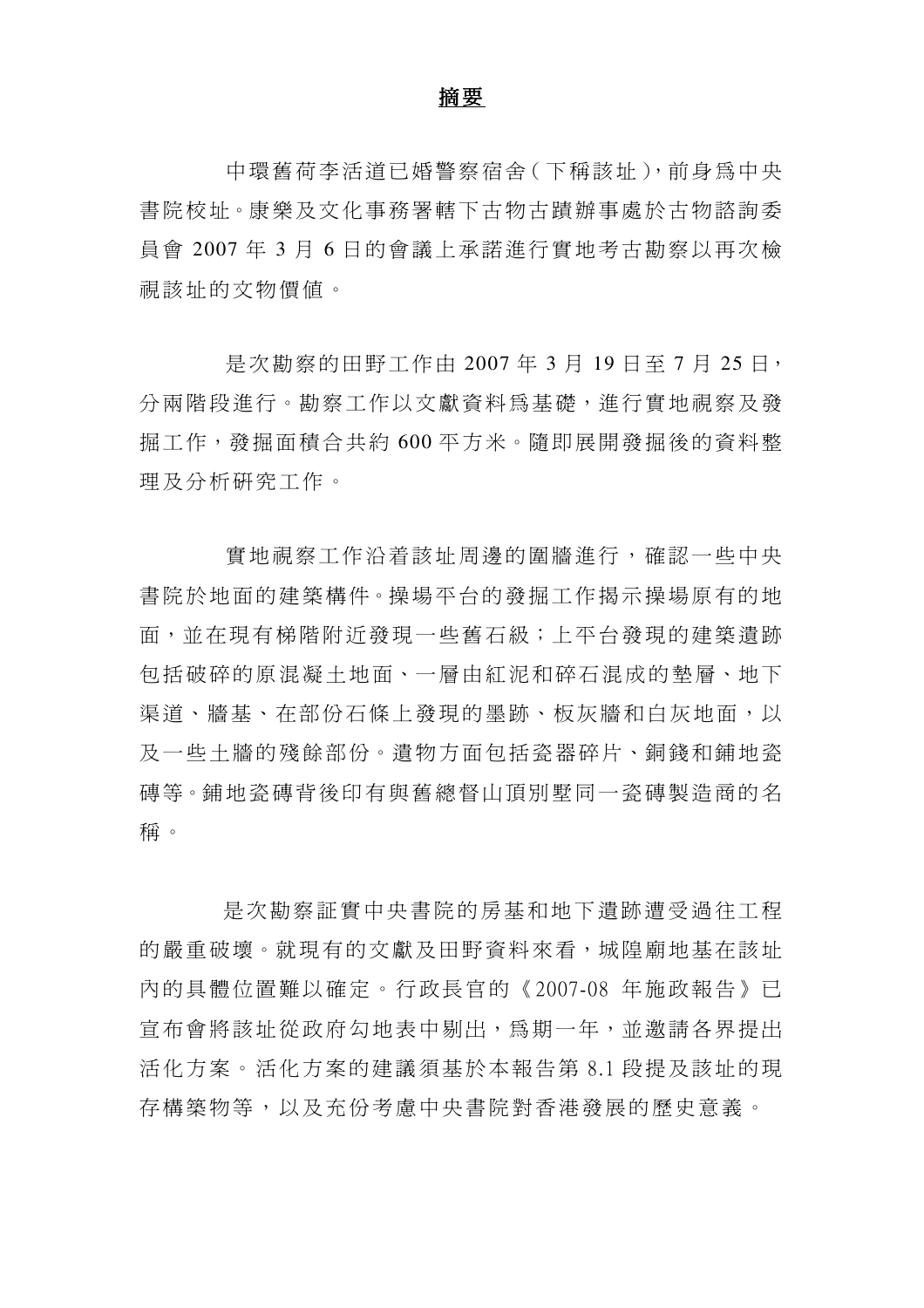## 1. Introduction

1.1 The site of the Former Hollywood Road Police Married Quarters (the Site) was the address of the former Central School(中央書院) - the first government school originally established in 1862 at Gough Street. In 1889, the Central School moved from Gough Street to the site at Hollywood Road. The school buildings were destroyed during the Japanese Invasion in 1941, and were later demolished in 1948 to give way for the development of the Police Married Quarters now occupying the Site. The Quarters were opened in 1951 and completely vacated in 2000.

1.2 The Site was rezoned from "Government, Institution and Community" ("G/IC") to "Residential (Group A)" on the Sai Ying Pun and Sheung Wan Outline Plan (OZP, No. S/H3/11) in 1998. It was included in the List of Sites for Sale by Application in March 2005 (The Chief Executive announced in his 2007-08 Policy Address that the Site will be removed from the List of Sites for Sale by Application for a year and proposals will be invited on its revitalization.). Further to the rezoning application in late 2005, another application to rezone the Site from " $R(A)$ " to "Open Space" and "G/IC" was submitted to the Town Planning Board in January 2007. A supplementary submission was made in March 2007. There were claims that the foundations of Shing Wong Temple(城隍廟) and Central School might have been preserved in-situ at the Site, probably prompted by the recent discovery of the Former Mountain Lodge at the Peak.

1.3 The historical importance of the Site was discussed at the Antiquities Advisory Board (AAB) meeting on 5 July 2005, 29 November 2005, 24 January 2006 and 27 March 2006. After the deliberations, the AAB considered that heritage preservation requirements should be imposed on the redevelopment of the Site. The AAB recommended that the existing retaining walls together with the trees along Shing Wong Street and Hollywood Road and at the lower platform within the Site; the granite steps leading to the lower platform together with the remaining rubble wall; and the original granite plinths and pillars of the fenced walls of Staunton Street and Aberdeen Street should be preserved, while some alterations should be allowed to strike a balance between heritage preservation and the future development of the Site. The prospective developer would be requested to submit a conservation plan for the preservation and maintenance of the historic features at the Site to the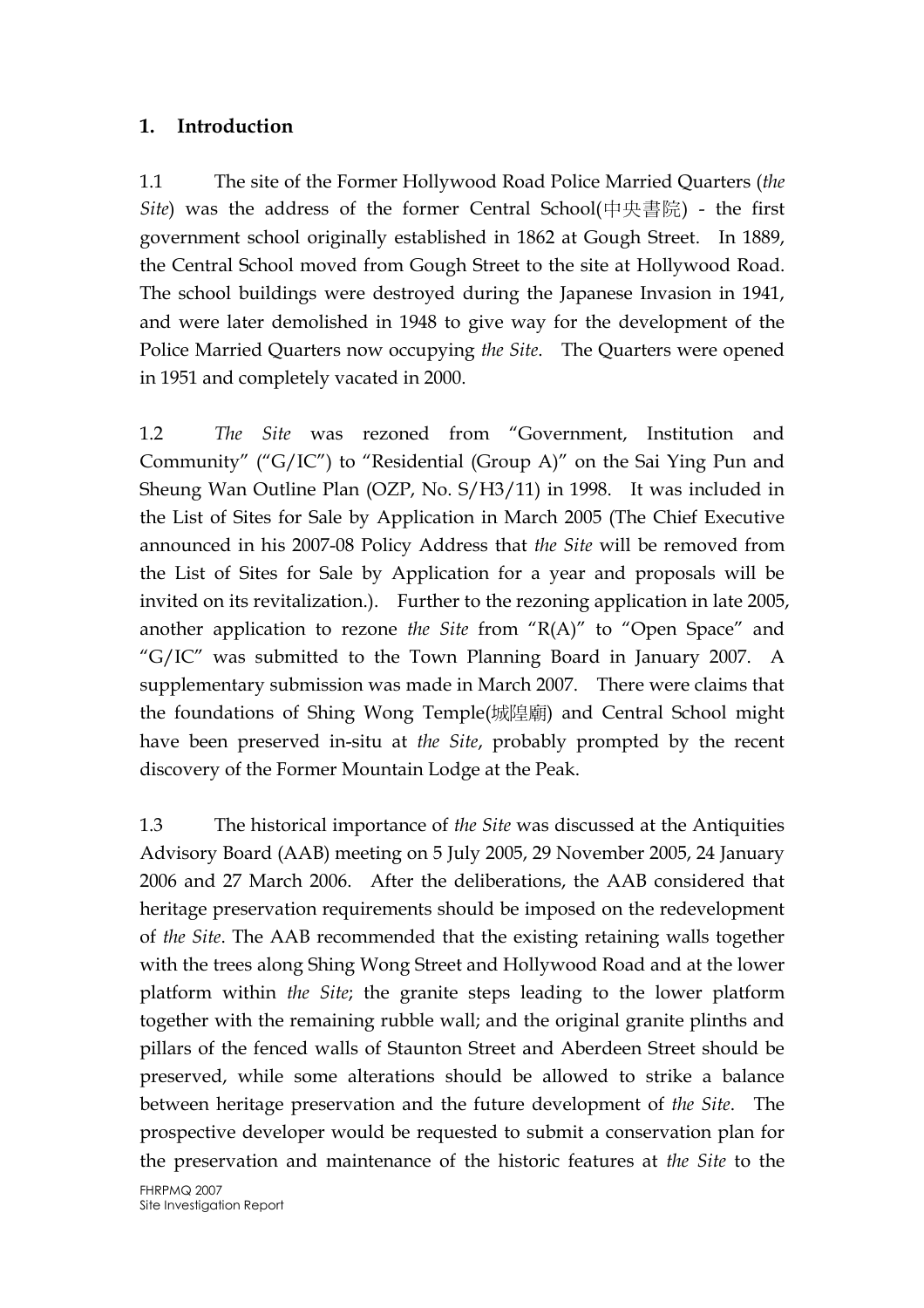satisfaction of the Antiquities and Monuments Office (AMO). The requirements have been incorporated by Planning Department into the draft Planning Brief. At the AAB meeting on 6 March 2007, the AMO undertook to conduct a site investigation to ascertain the archaeological potential of the Site.

1.4 Fieldwork of subsurface investigation was conducted between 19 March and 25 July 2007, totaling 80 working days in two phases. The total excavated area was approximately 600m<sup>2</sup>. This investigation report serves to report on the key findings of the fieldwork.

# 2. History and Present Condition

2.1 The Former Hollywood Road Police Married Quarters is located in Central

District, bounded by Hollywood Road to the north, Staunton Street to the south,

Aberdeen Street to the east and Shing Wong Street to the west.

2.2 The Shing Wong Temple (城隍廟) and a Chinese settlement once occupied the site before the construction of the Central School. Carl T. Smith concluded that the Shing Wong Temple was built in 1843 and could be regarded as a Chinese "Town Hall", the first community project of the Chinese population in Hong Kong. In 1852, Floriano Antonio Rangel, a Portugese bookkeeper, bought Lot 91 at a public land auction, and that land lot's boundary coincided with that of the Former Hollywood Road Police Married Quarters. Rangel built some 50 Chinese houses around the Shing Wong Temple, which was called Rangel's Row, Rangel's Alley or Kow Kong Lane. Rangel passed away in 1873 and the Government bought his property three years later for building the premises of the Central School (Smith 1973). In 1877, the Government gazetted to sell the "materials, bricks, stones, tiles, doors, windows, joists, floors, etc. of the buildings on Inland Lots 55, 93, 91 and 91A. – known as Rangel's Estate", including " Joss House, No. 10 Shing Wong Street" at a public auction (Hong Kong Government Gazette 1877). However, no plan was attached to the Gazette to show the exact location of Joss House.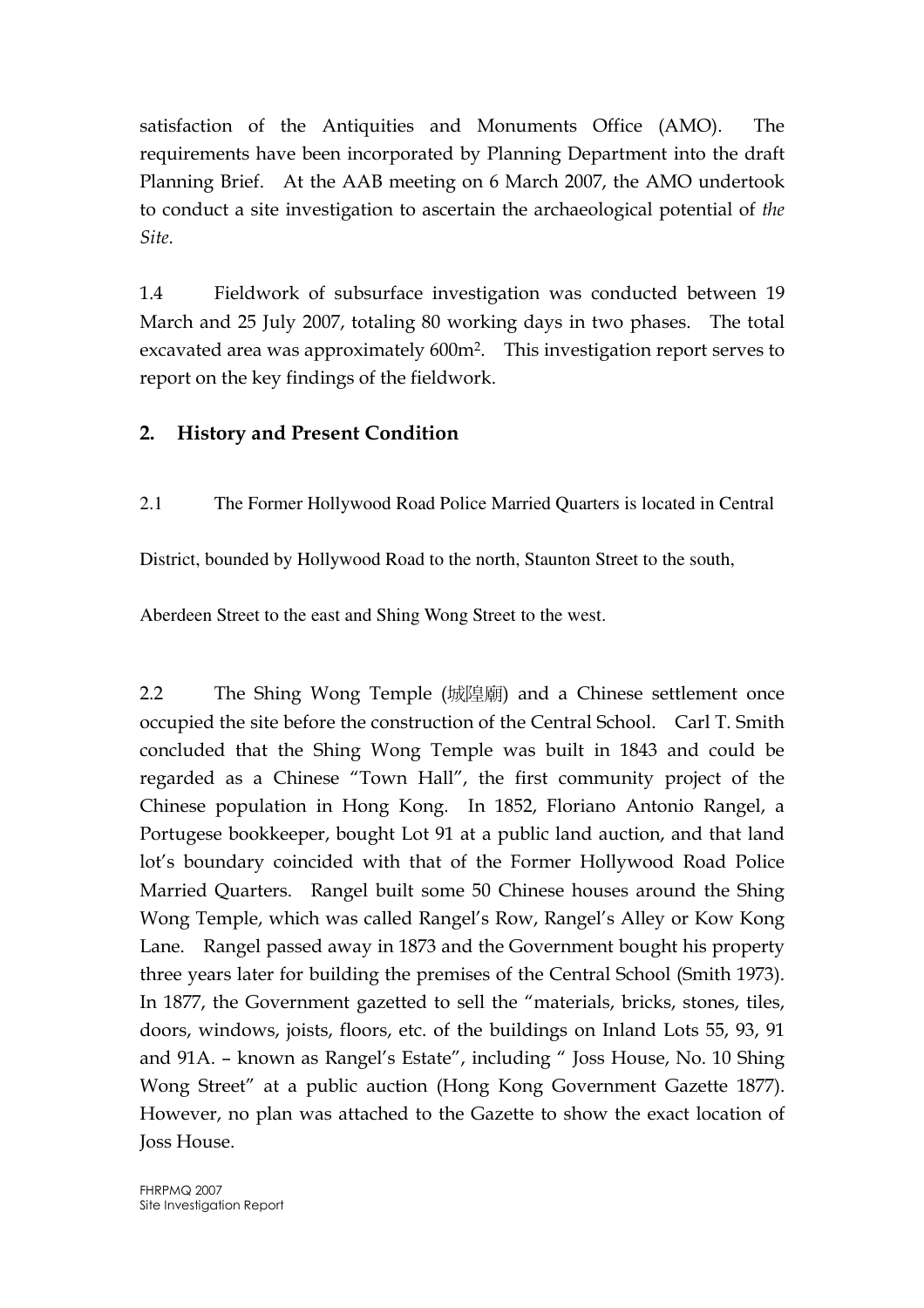2.3 The Central School was the first government school providing upper primary and secondary education to the public. The original school campus was established at Gough Street in 1862. It was later relocated to the site at the juncture of Aberdeen Street and Hollywood Road and was renamed as Victoria College in 1889 (Hong Kong Government Gazette 1890). In 1894, the school was renamed as Queen's College (皇仁書院). The school buildings of the site were severely damaged during the Second World War and completely demolished in 1948 to make way for the development of the Police Married Quarters. The Queen's College was reopened at a temporary site on Kennedy Road in 1947 and moved to its present site on Causeway Road, opposite to the Victoria Park in 1950. (Stokes 1987)

2.4 In the early days, the Hong Kong Police Force provided quarters or housing allowances for high-ranking officers only. When Duncan William MacIntosh was Commissioner of Police, the Police Force started providing married rank and file officers with quarters. The first of these police quarters were the Hollywood Road Married Quarters (HKPF 2004). The Site was partially vacant in September 1999 (LegCo Record 1999) and has been wholly vacant since February 2000 (LegCo Record 2000).

2.5 The AMO conducted an initial appraisal of the existing structures of the site on 14 December 2005. The site was found bounded by different types of retaining walls and boundary walls constructed in different periods. A preliminary investigation was also conducted at various positions of the existing walls along Staunton Street and Aberdeen Street to determine their construction materials and methods. A small portion of the cement rendering was chipped off from the existing walls with hand tools. Only brickworks were revealed under the 10-15mm thick cement rendering, but not balustrades or pierced panels.

2.6 Further investigation was undertaken on 5 January 2006 in the attempt to obtain more complete samples by a concrete coring machine. Core hole positions were strategically set out on sections of walls that could be identified in the historical photographs dated 1897 and 1903 respectively. A core size of less than 50mm was chosen to provide a significant sample while at the same time reducing any non-reversible damage to the walls. According to the historical photographs dated 1897 and 1903, there were pierced panels/balustrades on the upper portions of the boundary walls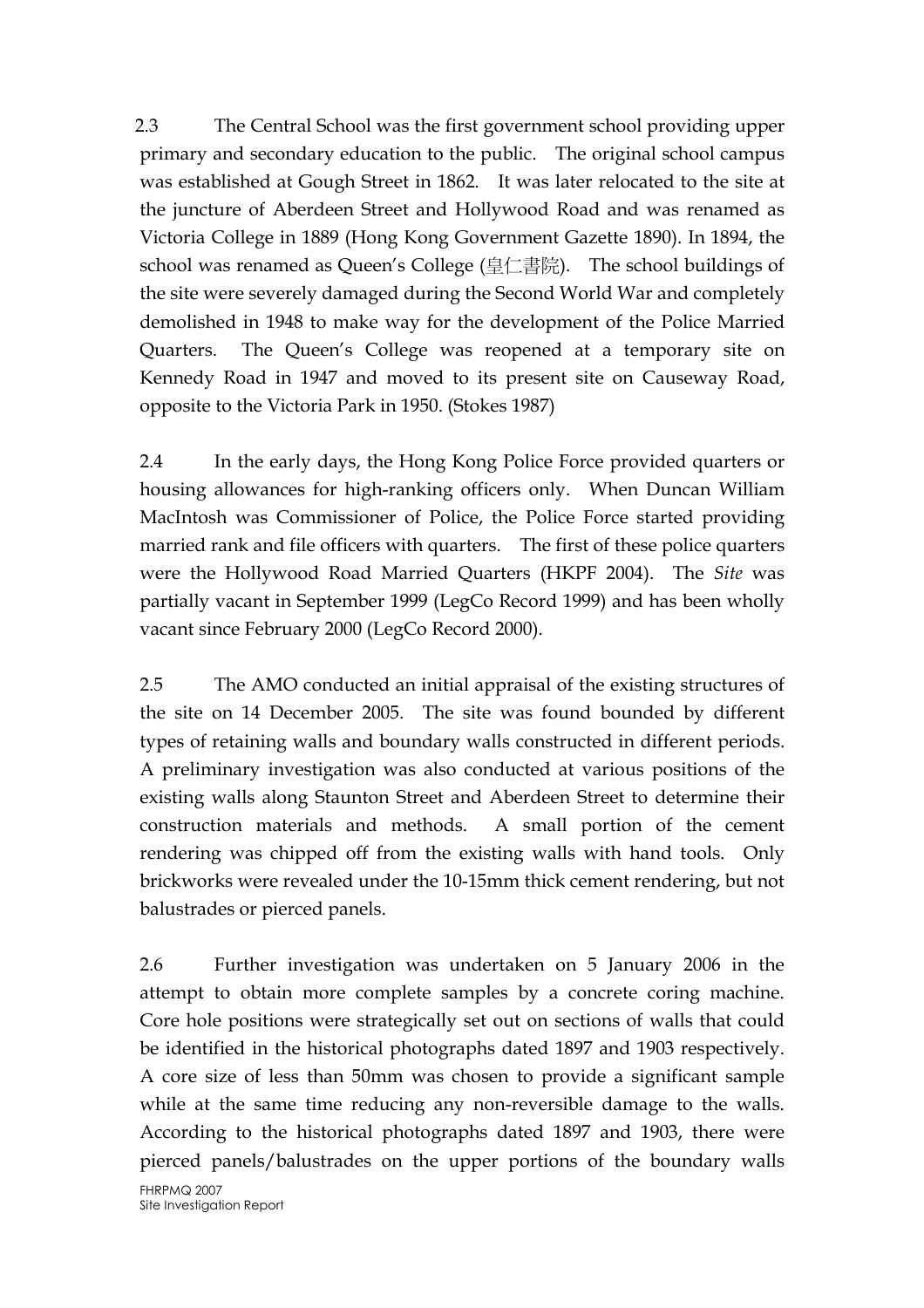fronting Staunton Street and Aberdeen Street. However, it was revealed from the cored materials that only brickworks were in existence. Among the coring samples the materials of the small panel walls at the Staunton Street Entrance were grey bricks and contemporary ceramic tiles, indicating the different construction periods as compared with the other sections of walls composed of red bricks.

2.7 Prior to this site investigation, remnants of Central School could be identified around and within the site such as granite shafts and plinths of the boundary walls, the retaining walls as well as the quoin stones at the corners of these retaining walls, flights of steps linking different platforms, etc.

2.8 The existing public utilities for the Police Married Quarters such as drainage, water mains, electricity sub-station and pumping station could be identified at the car park area and open area of the four platforms.

2.9 There was an underground Public Latrine situated at the juncture of Staunton Street and Aberdeen Street. A detailed description of the construction of the latrine was given in the Annual Report of the Director of Public Works for the year of 1918. However, the latrine was not the scope of this site investigation.

# 3. Objectives and Methodology

# 3.1 Objectives

- 3.1.1 To conduct on-site inspection and subsurface investigation based on the building plans of Central School in 1883 (Report of proposed new Central School, CO129-210: 14974) as well as other archival materials;
- 3.1.2 To examine the possibility of any foundation of Shing Wong Temple buried under the Police Married Quarters and Central School; and
- 3.1.3 To record and assess the preservation conditions of building foundation if any at the site.

# 3.2 Methodology (Plate 1-2)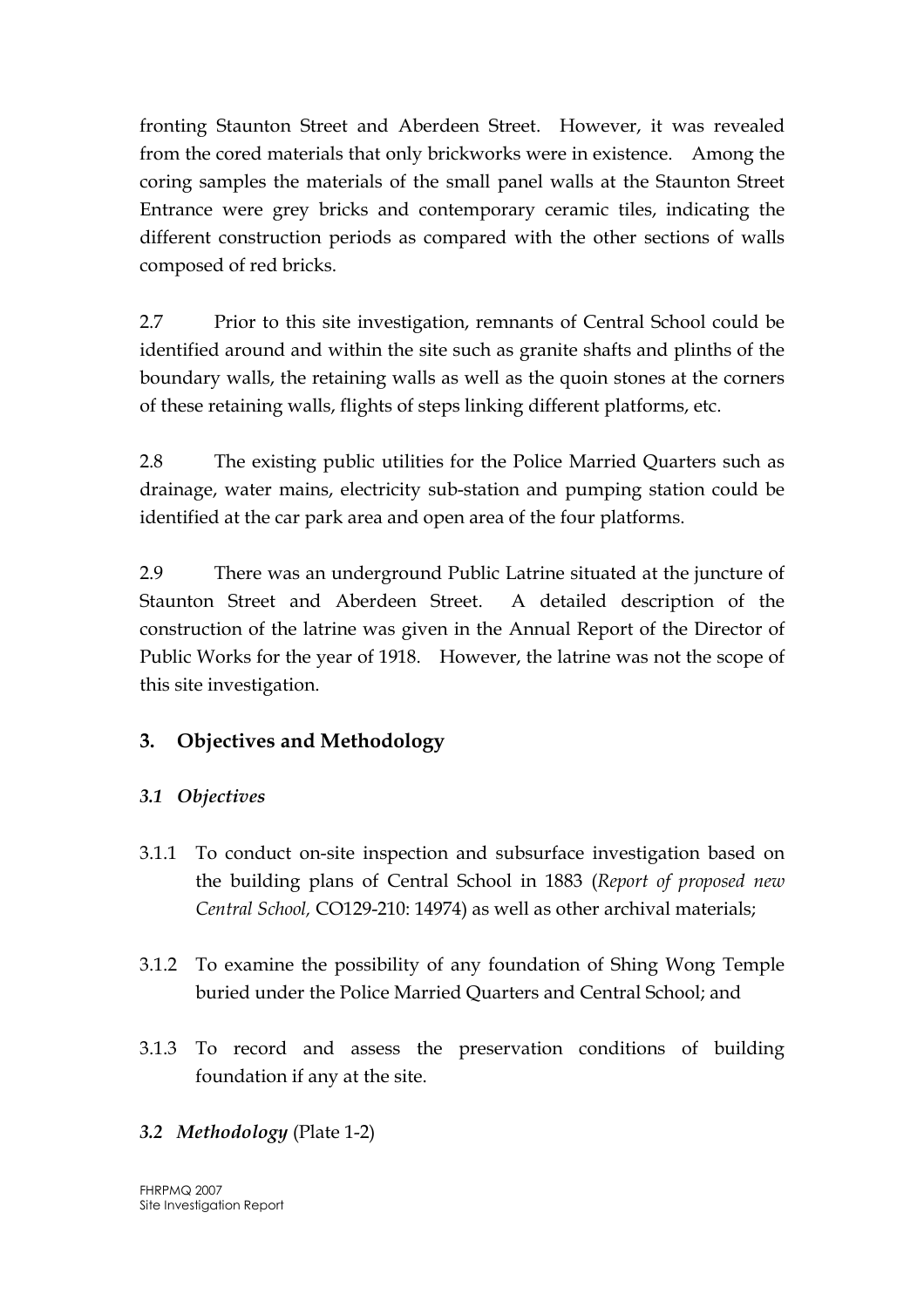- 3.2.1 Following the general practice of field archaeology, the course of excavation, stratigraphic deposits and sequence, artefacts collected and archaeological features were recorded systematically during the course of the site investigation. The field archives included all the standard registers for photographs, drawings, video recording, finds and special finds, etc.
- 3.2.2 As the Site was completely covered by concrete, diggers were engaged to break the concrete and to clear fill materials. The exposed surface was then excavated through manual labouring and machineries under the direct supervision of field officers.

3.3 The investigation was divided into two phases. In the first phase, test grids/trenches were excavated on the second platform (car park area) and the lowest platform of the Site. In order to obtain further information about the features identified, subsurface investigation was mainly extended at the second platform in the second phase. Based on the stratigraphy obtained, machineries were fully utilized in the course of the second phase to clear the concrete surface and fill materials. All the features were totally cleared by hand excavation so as to avoid any damage caused by the machineries.

3.4 Works of this investigation included on-site inspection of the remnants of the Central School above ground and the excavation covered about 600 m<sup>2</sup> at three plateaus of the Site. Test grid/trench No. 1-8 and No. 9-15 were excavated in the first and second phases, covering 188m<sup>2</sup> and 412 m<sup>2</sup> respectively.

3.5 Details of the subsurface investigation areas (Fig. 1) were set out below:

|               | mentioned in 1883<br> Location <br>report | <i>Area</i><br>(m <sup>2</sup> ) | Excavated area $(m^2)$<br>of 2007 investigation |
|---------------|-------------------------------------------|----------------------------------|-------------------------------------------------|
| 1.            | First plateau                             | 710                              |                                                 |
| <sup>2.</sup> | Second plateau (main platform)            | 3340                             | 577                                             |
|               |                                           |                                  | (i.e. existing car park area)                   |
| 3.            | Third plateau (latrine platform)          | 650                              | (no excavation due to the                       |
|               |                                           |                                  | electricity sub-station)                        |

FHRPMQ 2007 Site Investigation Report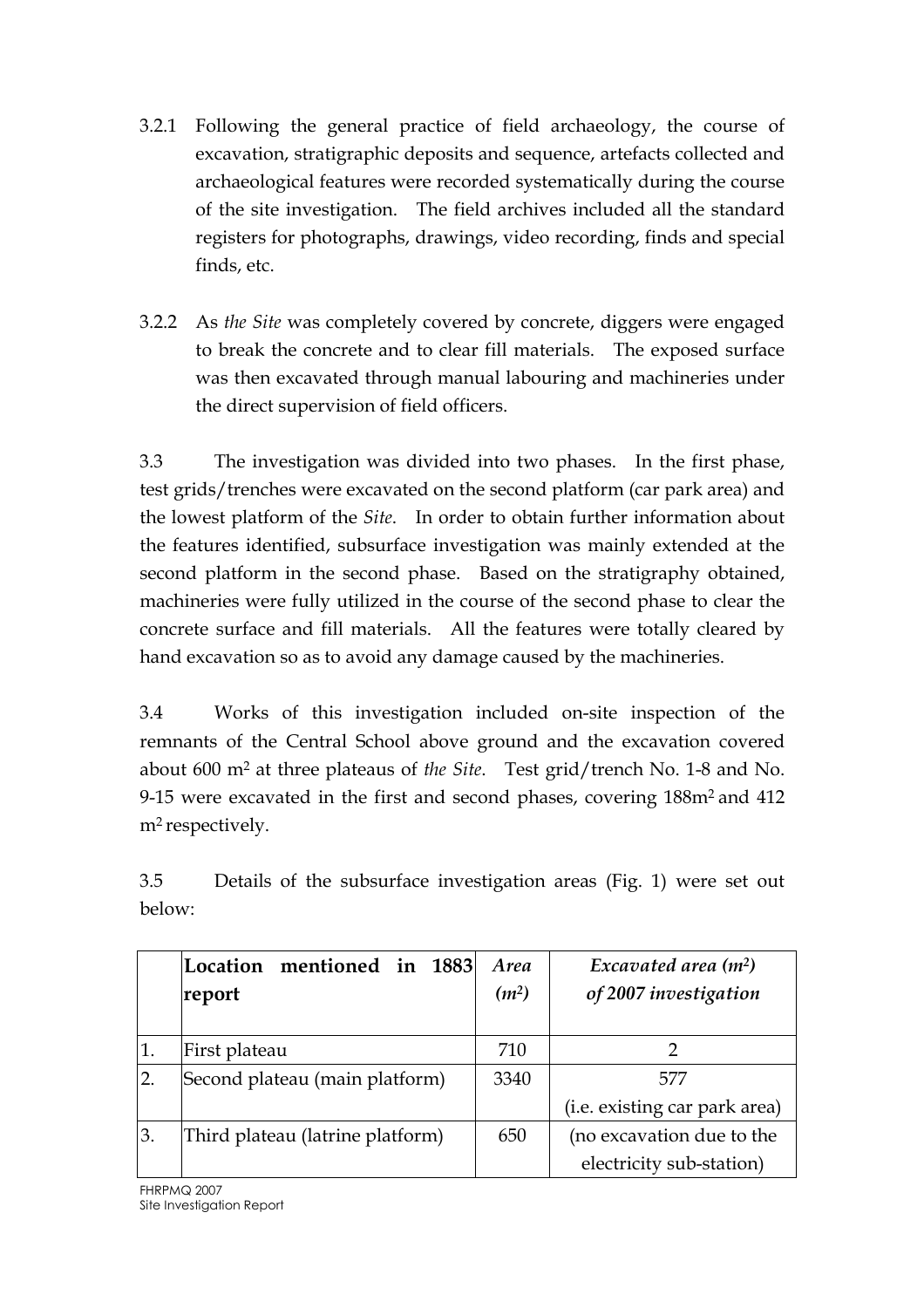| $-4.$ | Fourth plateau (playground | 1250  | 20.5  |
|-------|----------------------------|-------|-------|
|       | platform)                  |       |       |
|       | <b>Total</b>               | 5,950 | 599.5 |

3.6 Site constraints encountered in the course of this investigation were as below:-

- a. Owing to the limited areas available for storing excavated soil, several planned test grids/trenches could not be fully excavated for the sake of site safety.
- b. As a result of the sequence of features identified at the car park, a larger area close to Shing Wong Street was blocked by excavated soil .
- c. Considering the typhoon season and site safety, the excavated areas were backfilled by the end of July 2007.

3.7 Upon the completion of the investigation, all the features identified were recorded and preserved in-situ following the general practice of field archaeology. The excavated areas were backfilled with a layer of sand and filling materials in accordance with the requirements of the General Specification for Building (2003 edition) and monitored by a registered structural engineer.

# 4. Documentary Research (Annex D and E)

Archival materials about the Shing Wong Temple, Central School and Police Married Quarters such as the historic maps and aerial photographs of the Survey and Mapping Office of Lands Department, historical photographs from Hong Kong Museum of History, building plans of Architectural Services Department, archives of the Public Records Office and the Library of the University of Hong Kong, etc, were gathered to form the frame of reference for this site investigation.

## 4.1 Shing Wong Temple

FHRPMQ 2007 Site Investigation Report According to the Hong Kong Government Gazette issued on 6 January 1877, Lot No. 4 was *Joss House, No. 10, Shing Wong Street,* which might be Shing Wong Temple. However, the archivist of the Public Record Office confirmed there was no plan attached to the Gazette preserved. Moreover,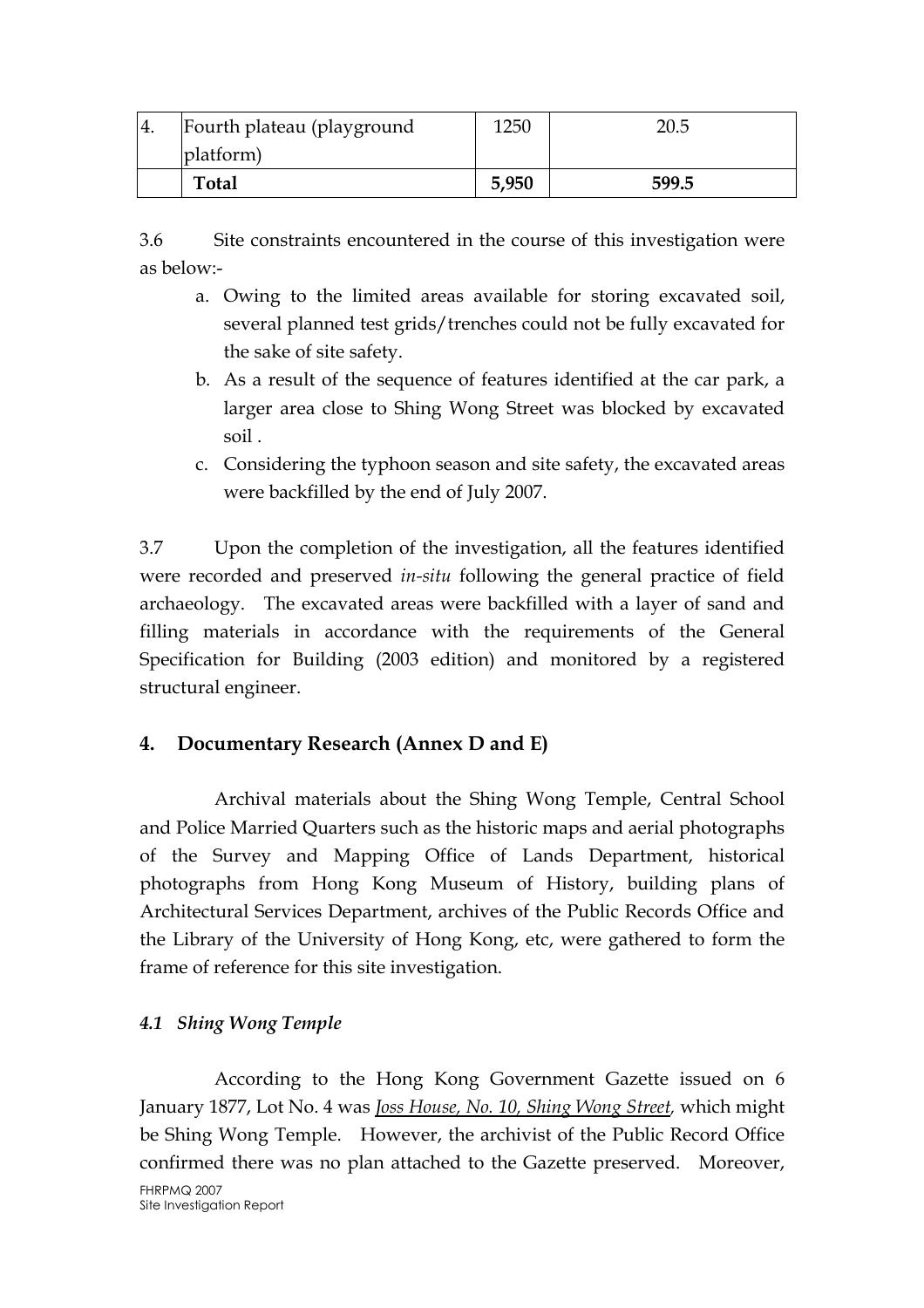the locations of Inland Lots 55, 93, 91 and 91A (i.e. the Site) were clearly marked on the Plan of Victoria in 1856 but the street number of Shing Wong Street could not be identified on any maps before 1877 that could be obtained from the Mapping Office. Hence, there is no concrete evidence to conclude the exact location of Shing Wong Temple in the Site.

## 4.2 The Central School at Hollywood Road (built in 1889)

## 4.2.1 Site Condition before the proposed new Central School

The 1883 Report of the then proposed new Central School (CO129-210: 14974) clearly described the site as "somewhat unfavourable and discouraging in respect of shape and configuration, for it not only slope  $(?)$ steeply from south to North but also East to west "and "These actual levels with considerable modifications in respect of this dimensions will be retained in the manner shown in Drawing No. 1 .....". Probably, substantive site formation works were arranged before construction works of the new school building began. Retaining walls of the Hollywood Street, Shing Wong Street and the first to the third plateaus were very likely the products of site formation works.

# 4.2.2 Layout of the Central School

The report and Drawing No. 1 also indicated clearly that the Site were divided into four plateaus with different functions and levels, i.e. the first plateau near the Staunton Street entrance at 161.5 feet above the sea, the second plateau for the main building at 153 feet, the third plateau for lavatory and coolie house at 147 feet near Shing Wong Street; and the fourth plateau for the playground at 140 feet near Hollywood Road.

## 4.2.3 Design of the new school building

The main school building at the second plateau was an E-shaped three-storied structure, i.e. the basement floor, ground floor and first floor. The basement floor was designed to provide adequate light and ventilation due to the level difference between the first and second plateaus.

(a) Basement Floor: The West Wing of the basement was a covered-playground while the East Wing included a laboratory for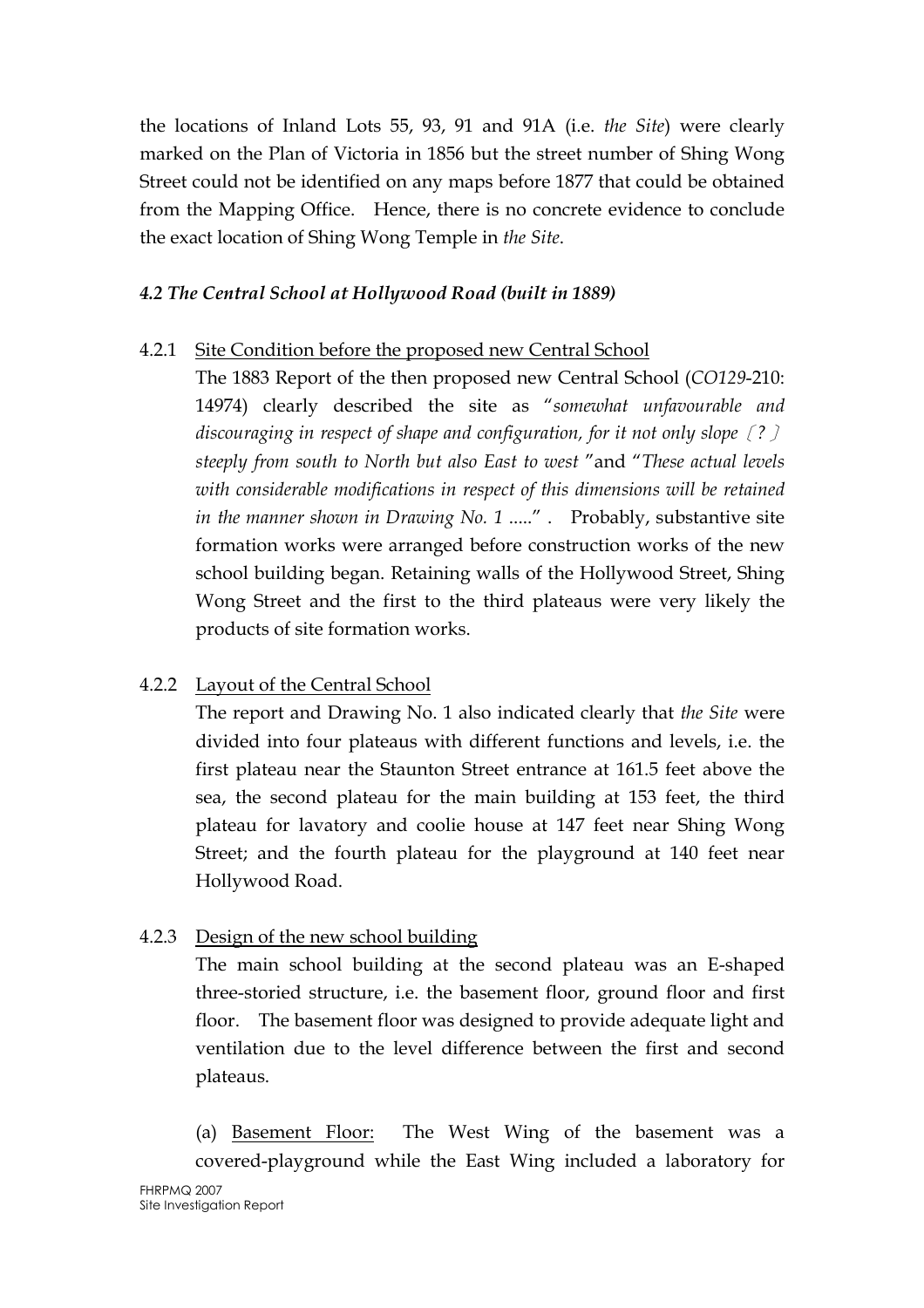experimental chemistry, a cloak room, a lunch room and two store rooms. The square space under the large Lecture Hall was a cellar, which was consistent with the general design for raising the ground floor of the building above the level of the compound. It was not designated for any specific function. Ample stairs led up from both West Wing and East Wing to the Lecture Hall and to the classrooms on the ground floor.

(b) Ground Floor: The Ground Floor included a large Lecture Hall, four large classrooms and eight small classrooms. The Lecture Hall, flanked on each side by lobbies with staircases, was 75 feet by 66 feet and 39 feet in height. Apart from being used for lectures, it would also be used for roll-call every morning and for public gatherings or Prize Day. Leading off from the lobbies on each side of the Lecture Hall were the eight large classrooms. Four of the classrooms were opened into two small classrooms with glass doors to enable one European teacher to supervise two Chinese assistant teachers.

(c) First Floor: The general arrangement of the Upper Floor was the same as the Ground Floor. The only difference was that part of the classrooms of East Wing was used for teachers' offices, school library and stationery room.

## 4.2.4 Drainage and other facilitates

The lavatories, urinals and closets were situated on the third plateau accessible from the covered playground. The closets and urinals were portable without connection with any drain or sewer. All floors and walls of the urinals and closets were made impervious by being rendered with Portland cement rubbed to a smooth and polished surface. Soap-suds and waste waters from the lavatories would be discharged into a proposed new public sewer in Shing Wong Street. There were no sewers in the main school building. Rain drainage was carried off from every portion of the ground in glazed stoneware 10 inch pipes set in cement leading to outlets on the western boundary of the site and finally discharged into the Shing Wong Street sewer. In order to prevent the subsoil water from the Southern compound and from Aberdeen Street soaking towards the basement floor of the building, deep subsoil drains were run along the toe or foot of all the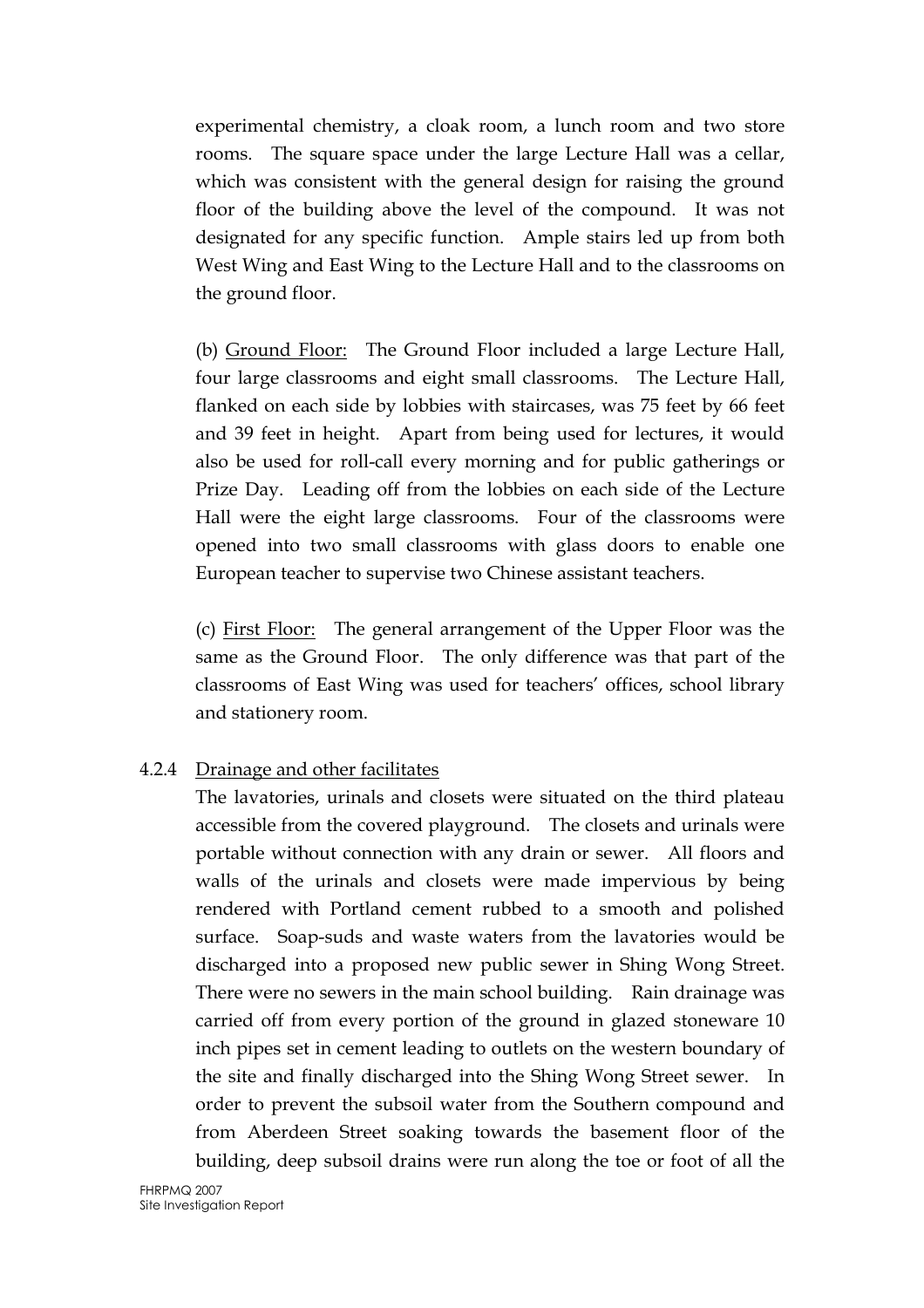retaining walls. To secure dryness, the basement floor was paved with a layer of Portland cement concrete.

- 4.2.5 Tender was called for the new Central School by the Acting Colonial Secretary Frederick Stewart in the Gazette dated 26 September 1885.
- 4.2.6 The new Central School (renamed as the Victoria College in 1890 and later as Queen's College in 1894) were completed and occupied in August 1889. However, the public works report pointed out the roof leakage of the new building due to flat portions not properly covered by sheet lead. (Papers Laid Before the Legislative Council of Hong Kong 1889)
- 4.2.7 Judging from the map in 1889, the general layout of the four plateaus was slightly different from the proposed layout plan in the 1883 report. The location of the southern entrance at Aberdeen Street was changed to the present location of the main entrance. A turf slope linking the second plateau with the third plateau was absent but a flight of steps was built next to the lavatory (the third plateau), linking with third plateaus. At the fourth plateau, a small structure was erected close to a small entrance at Aberdeen Street.
- 4.2.8 According to the old maps in 1901, 1910 and 1936, the overall layout of the school premises was probably unchanged before Japanese Occupation period. Historical photographs and maps also indicated that the approximate locations of four entrances at Shing Wong Street (1), Staunton Street (1) and Aberdeen Street (2) remained intact.
- 4.2.9 The Director of Public Works reported that extensive damage was done by the storm in April 1926 on the east side of the retaining wall encircling the site. Further damage also occurred during July 1926. By the end of 1926, the damaged portion of the wall was taken down for rebuilding.
- 4.2.10 Two historical photographs taken in 1897 and 1903 respectively show that the boundary wall along Staunton Street originally had pierced panels between the granite shafts, but not solid panels as it is now. Moreover, the stepped walls along Aberdeen Street and Shing Wong Street originally had panels of exposed brickwork.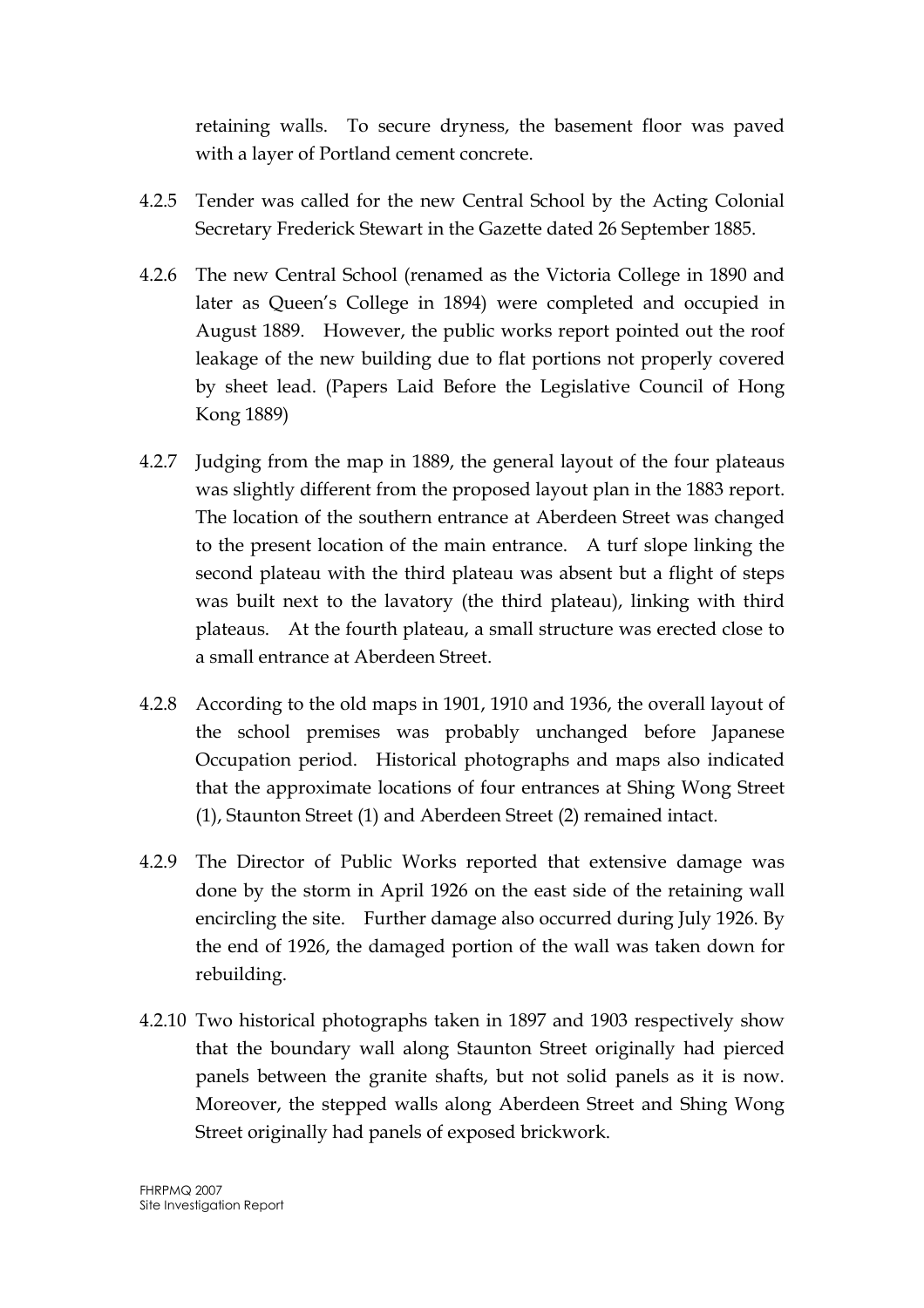4.2.11 Plan of the Site (c. 1949?) from Architectural Services Department indicated there was no flight of steps linking Staunton Street with the first plateau. A n aerial photograph in 1949 also shows the same condition. Conceivably, the flight of steps could be covered by the debris at that moment.

## 4.3 Married Police Quarters

A series of the Asiatic Police Quarters (Hollywood Road Police Married Quarters) plans in 1950s obtained from Architectural Services Department indicates that -

- 4.3.1 The overall settings of four plateaus in the Site were unchanged. The quarters comprised two buildings (Block  $A \& B$ ) at the second plateau and a recreation centre at the fourth plateau.
- 4.3.2 The left side of a matching flight of stairs from Staunton Street leading to the first plateau was not indicated in those plans. The western staircase of the first plateau was overlaid by Block A. Both western ends of Block A and B were situated on the third plateau. The main entrance at Aberdeen Street was kept and the open space between two blocks would be car park area. The staircase linking the western part of the second plateau with the third plateau and the entrance at Shing Wong Street could not be located in those plans. The small entrance at Aberdeen Street might be blocked since 1950s.
- 4.3.3 Extensive drainage works were marked at the open area between two blocks on the layout plan, signifying extensive disturbance to the original floor and foundation of Central School in 1950s.
	- 4.3.4 Retaining Wall: A plan was prepared for the rebuilding method of the

demolished portion of retaining wall but the exact location of the retaining wall

was not specified clearly.

FHRPMQ 2007 4.3.5 Foundation of Block A and B: The foundation plan of Block A indicated that most of the concrete footings were about 5 feet underground, except its eastern and western ends. The foundation plan of Block B specified the footings to be "determined on site".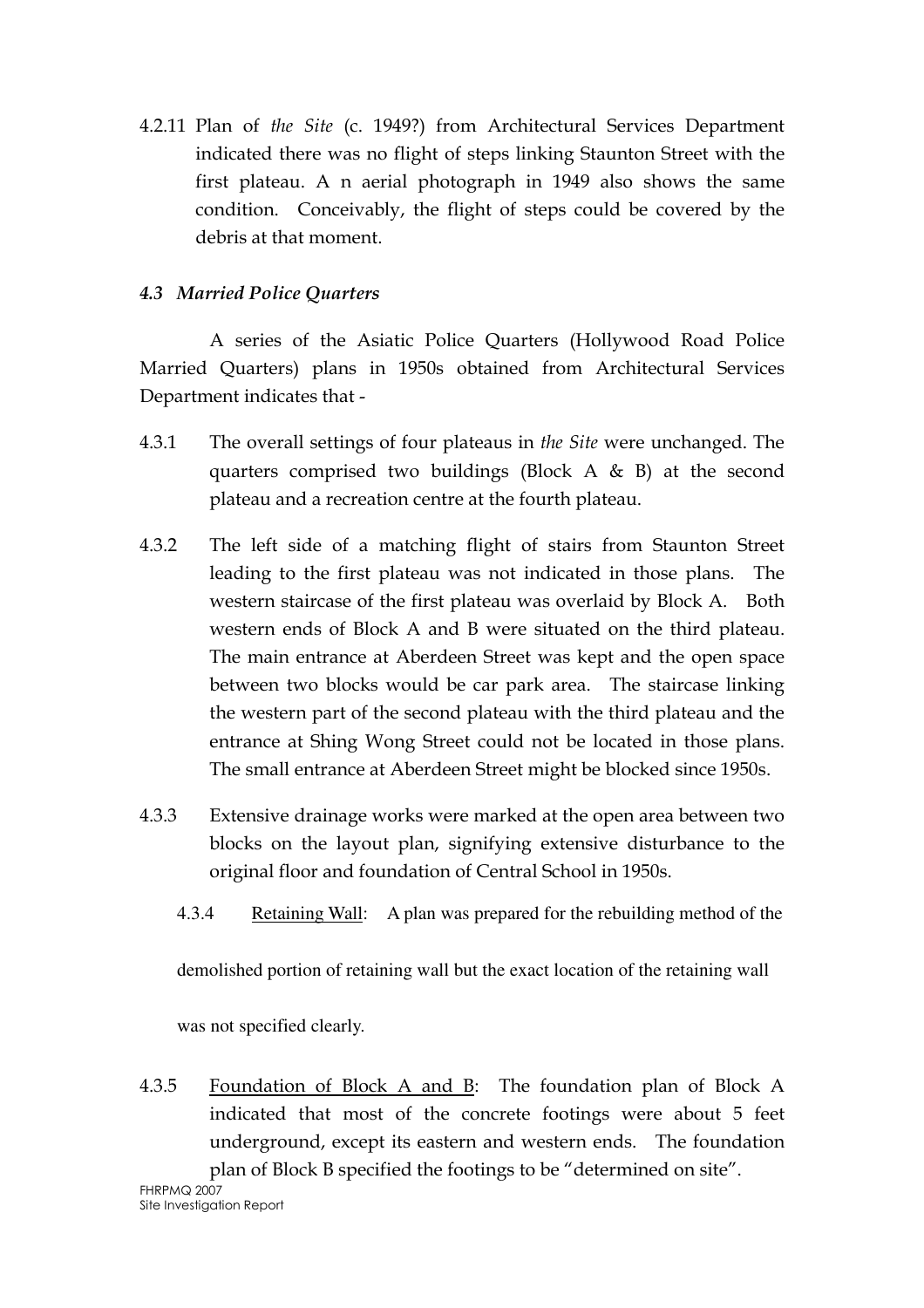4.3.6 The recreation centre was changed to the Junior Police Call House in

1981.

## 5. Results of site investigation

## 5.1 Findings of On-site inspection (Fig. 2-3, Plate 3-10)

 Based on the historical photographs and plans, the site inspection identified the remnants (above ground) of the original Central School (probably built in 1889 or before 1941) as below:-

- a) granite steps of Shing Wong Street entrance,
- b) granite step of Aberdeen Street small entrance (near Hollywood Road),
- c) granite gate posts of Aberdeen Street entrance,
- d) granite gate posts of Staunton Street entrance,
- e) rubble retaining wall along Shing Wong Street,
- f) rubble retaining wall of Hollywood Street with dressed quoin stones at east and west corners,
- g) rubble retaining wall (partially disturbed) of first plateau with dressed quoin stones at west corner,
- h) rubble retaining wall of second plateau (partially disturbed) with granite plinths and slabs , ceramic pipes and dressed quoin stones at east and west corners,
- i) rubble retaining wall of third plateau with dressed quoin stones at west corner,
- j) flight of granite steps at Staunton Street entrance,
- k) flight of granite steps linking the second and fourth plateaus,
- l) granite shafts and plinths of Staunton Street and Aberdeen Street boundary walls.

# 5.2 Subsurface investigation at the playground platform (Fig. 4-7, Plate 11-14)

5.2.1 Four test grids (T1, T2, T5 and T15 from east to west) were laid on this platform, totaling 20.5m<sup>2</sup> excavated (lowest or fourth plateau). All test grids were 2 x 2m, and T5 was extended twice in the first phase.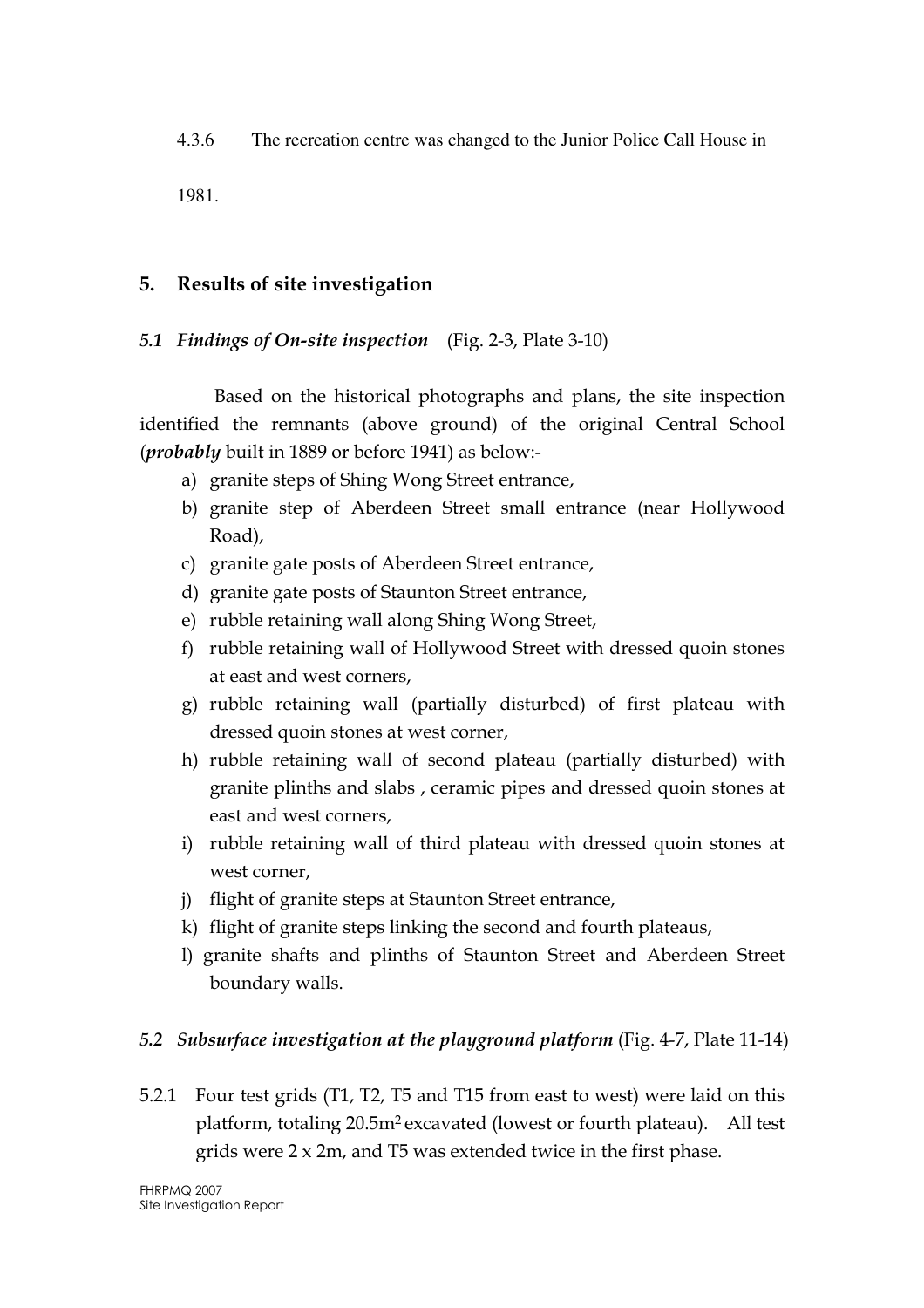- 5.2.2 Stratigraphy of all the test grids at this platform was consistent except T5 which was lacking in Stratum 3. Stratum 1 was a modern cement surface (0.08-0.16m thick), Stratum 2 was a modern fill (approx. 0.08-0.16m thick), Stratum 3 was a yellowish brown layer of fill (approx. 0.1-0.5m thick), Stratum 4 was a dark brownish layer of fill (approx. 0.05-0.5m thick), and Stratum 5 was a blackish asphalt layer, probably the surface of the previous playground. Excavation works at this platform ceased at about 1-1.1m below the existing playground in order to preserve the previous playground surface. However, Stratum 5 in T15 was not well preserved and compact fills of yellowish soil, mixed with brick and mortar fragments was identified below Stratum 5 (i.e. Stratum 6).
- 5.2.3 Features in test grids T1, T2, T5 and T15
	- T1: Features denoted as "A to D" are made of cement, which were identified below Stratum 4 and on the surface of Stratum 5. "A", located in the northern part of test grid, was in square shape  $(0.27x0.27m)$  with an iron ring. "B" is 0.5m long and 0.24m wide. " $C''$  was 0.59m long and 0.35m wide. Both "B" and " $C''$  were partially exposed and extended underneath the west profile. "D" was located in the southern part of test grid, L-shape, 1.8m long and 0.3m wide.
	- T2: A rectangular granite block was found below Stratum 4 and its base cut into stratum 5. It was 0.5m wide, 0.25m thick and 0.55m long (not fully exposed as extended into east profile)
	- T5: Stone objects, denoted as "A", "B" and "C", were found in stratum 4. "A" was a well-dressed granite base, 0.6m long, 0.5m wide and 0.4m high, same as the existing square base of staircase (D1). "B" was a well-dressed granite block, 2m long, 0.4m wide, 0.3m thick, one side with cut marks for fixing steps. "C" was a broken granite step, 0.95m long, 0.35m wide and 0.15m thick, dressed except the backside. "A", "B" and "C" were structural parts of the staircase linking the second and fourth plateaus. Features associated with Stratum 5 were D2 (step covered by concrete, 3m long, 0.35m wide, 0.15m thick), D3 (traces of stone steps, hard reddish areas for laying steps), E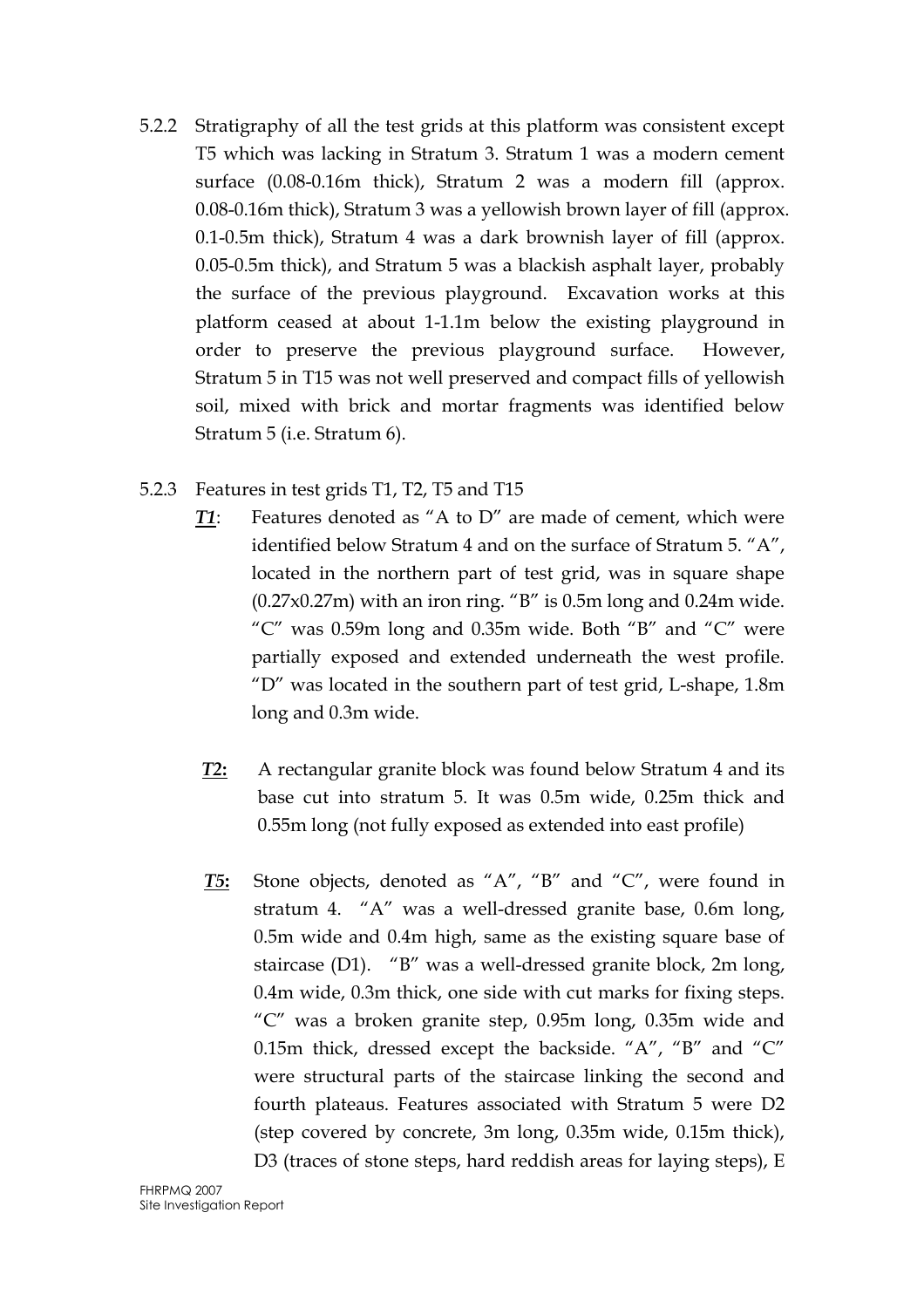(rubble retaining wall under the existing playground surface, about 1.2m high in T5) and another granite slab probably relating to retaining wall in eastern part of test grid (outside the extent of test grid).

- T15: Stratum 5 was seriously disturbed except a small intact area near the west profile (c 0.03m thick only). 0.3m of stratum 6 was excavated but not yet fully exposed due to site safety. An iron pipe was found cut through the eastern part of test grid but its stratigraphical relationship with Stratum 6 was not clear.
- 5.2.4 Judging from the features identified in the T1, T2 & T15 as well as the objects and traces of steps in T5, the previous surface was about 1.1-1.2m below the existing playground matching with the remaining stone bases along the Hollywood Road retaining wall.

#### 5.3 Subsurface investigation at the platform near Staunton Street (Fig. 8, Plate 15)

5.3.1 Test trench T13 (1 x 2m, 2m from east to west) was laid at this platform, covering 2m<sup>2</sup> at the bottom of the staircase of Staunton Street. Stratigraphy of T13 as follows:-

Stratum 1: modern cement surface, 0.05-0.07m thick,; Stratum 2: reddish layer of hard-core, seriously disturbed, 0.05-0.1m thick, no artifact found; Stratum 3: hard yellowish brown decomposed granite (D.G.) with occasional red spots, only 0.15m of this layer excavated, no artifact found.

5.3.2 Excavation of T13 confirmed no further stone step of this staircase under the existing surface. Stratum 2 was similar to those layers found at the car park area but relatively reddish in colour. Stratum 3 demonstrated the level of the D. G, giving clues for understanding the original landform.

## 5.4 Subsurface investigation at the Main platform (Fig. 9, Plate 47)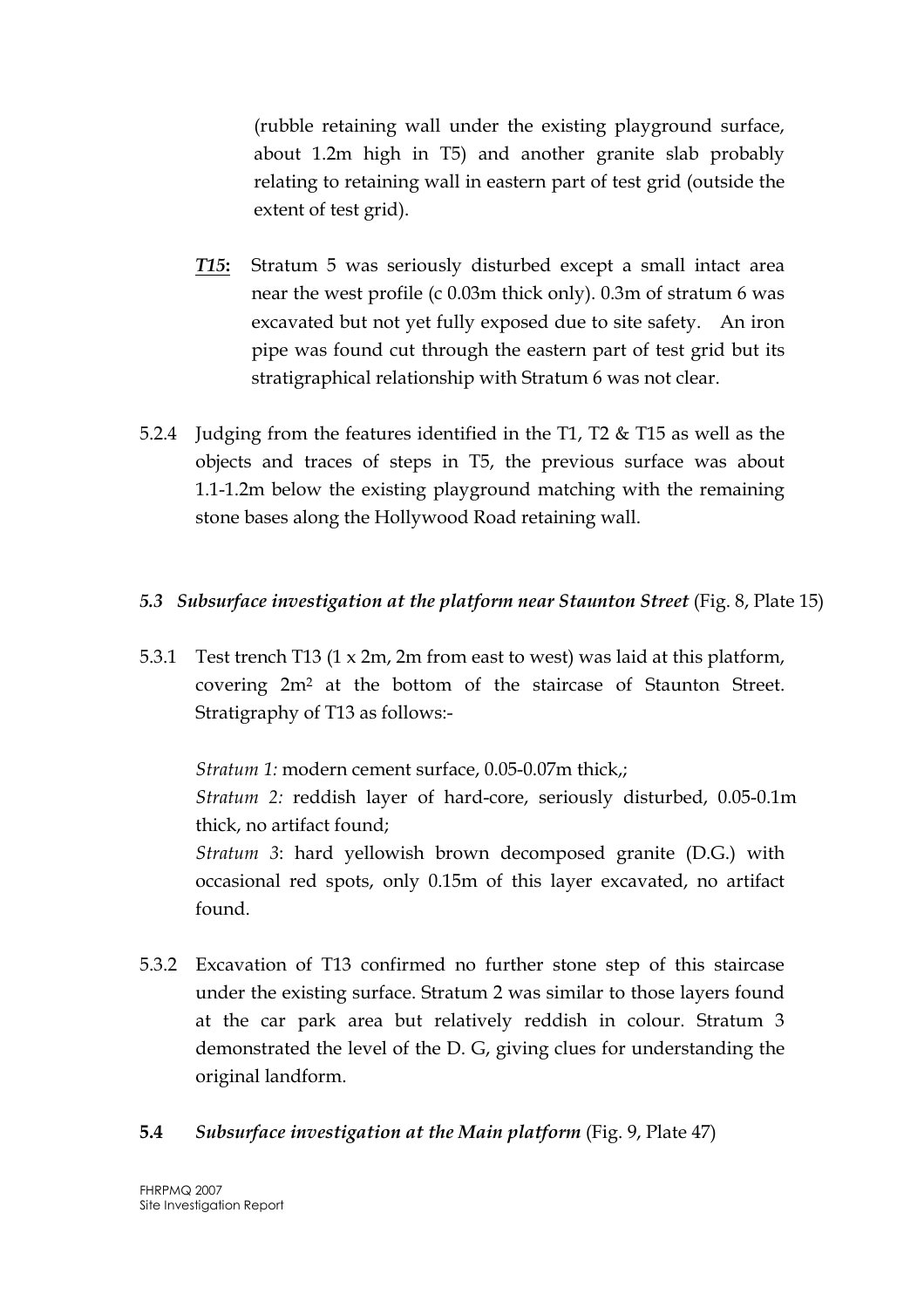## 5.4.1 Stratigrapy at main platform (Fig. 10-12, Plate 16-17)

Main areas of this investigation were laid at the car park area between Block A & B, totaling 577m<sup>2</sup>. Five test trenches were excavated in first phase and extension of investigation area was subject to the sequence of features identified in second phase. Test trenches at the car park area in second phase were marked indicatively for collecting finds and recording features. No baulks between each test trench were intentionally kept during the course of second phase at the car park area. The stratigrapy of test trenches at this area was not completely identical and decomposed granite (D.G.) could only be identified in T8 and a small area close to stone foundation No. 3, No. 9 and No. 10. All archaeological features relating to Central School were identified below the modern fill, disturbed deposits caused by public utilities, or fills for the Central School. Excavation works for the area close to Shing Wong Street and the area south of stone foundation No. 9 ceased at about 3.8m and 4.2m below the existing surface respectively. Considering the stability of building foundation and site safety, all the archaeological features were exposed by hand excavation for recording purpose as far as practical.

a) Test trench T8 (2x3m) was laid within the parking area of Block A. Stratigraphy of T8 was as follows:-

- Stratum 1: modern concrete floor, 0.18-0.5m thick, a concrete beam crossing the northern part of trench;
- Stratum 2: modern fill mixed with cobbles, 0.14-0.24m thick;
- Stratum 3: yellowish brown soil mixed with crushed bricks and tiles, 0.1-0.64m in thick, uneven distribution and especially thick in southern portion;
- Stratum 4: reddish brown coarse decomposed granite and stones, excavation ceased at about 1.1m below the surface.

b) Test trench T14 (2x1m) was laid at the north edge of this platform, about 4m north of the exterior wall of Block B. Stratigraphy of T14 was as follows:-

Stratum 1: modern concrete surface, 0.03-0.1m thick, a sewer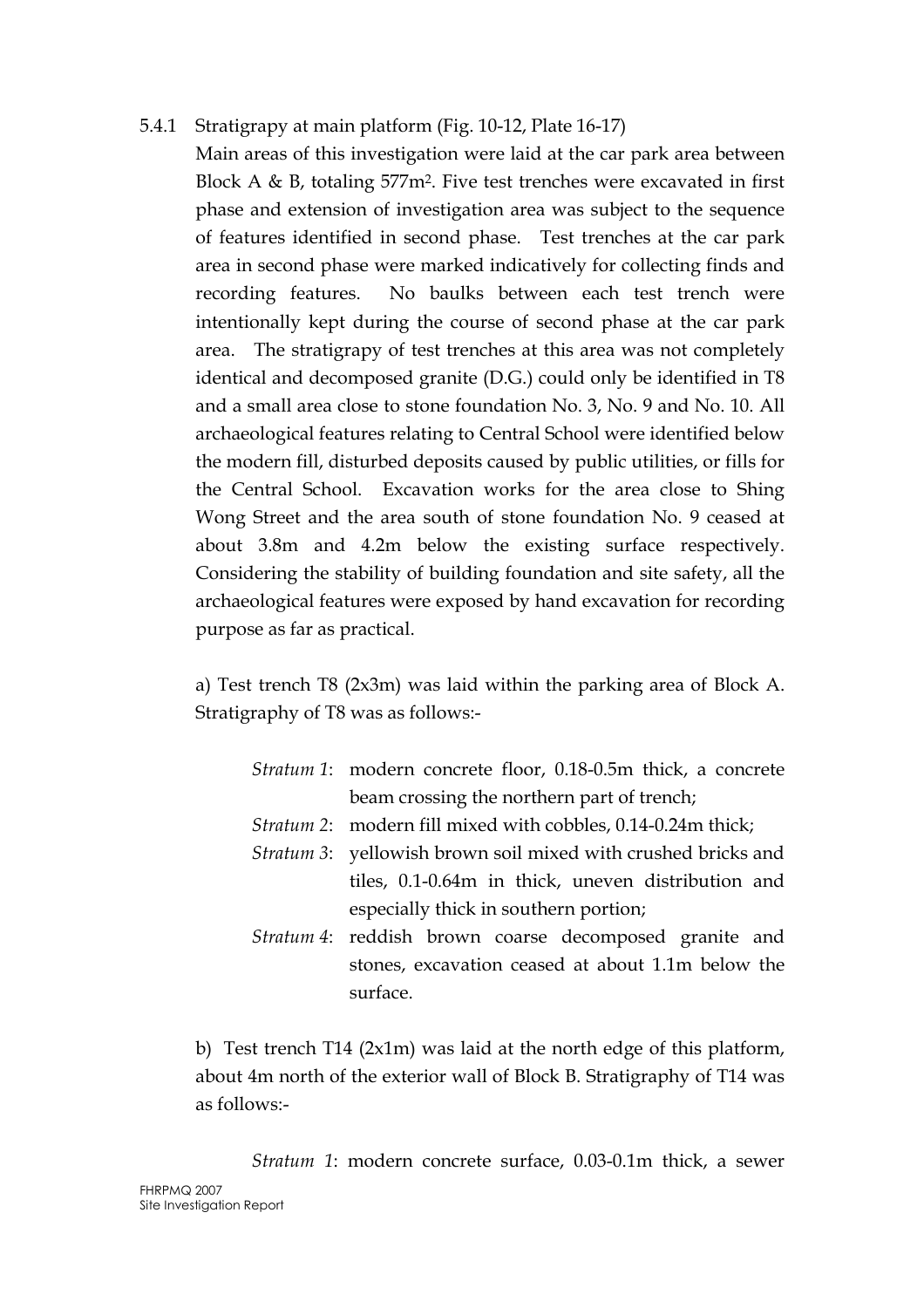manhole (沙井) found at the southwest corner;

- Stratum 2: disturbed layer mixed with cement and cobbles, 04m thick, not fully excavated due to its compactness; (matching with the notes on foundation plan for Block B: ground to be thoroughly consolidated before ground floor beans and slabs are cast as they are not self supporting)
- Stratum 3: light red hard-core layer, 0.3m thick, similar to those found at T4, T6, T7 and T9 but in different soil colour. A brick structure was found below this layer, sloping from north to south and similar to the drain No. D1 in T4. Considering the stability of retaining wall, excavation works were not further extended and ceased at 0.7m below the surface.
- c) Test trench T4, originally laid as 10x5m in first phase, was located close to the west edge of this platform. Stratigraphy of T4 was as follows:-

Stratum 1: modern concrete surface, 0.1-0.15m thick;

- Stratum 2: yellowish coarse sand with frequent pebbles, 0.1-0.15m thick;
- Stratum 3: collapse deposit, 0.6m thick, full of stones, bricks and tiles debris, underground facilities such as water mains, electricity cables and gas pipelines found in this layer; features such as hard core layer, drains and stone foundations found below this layer. Excavation ceased at 2.2m below the surface in the first phase.
- Stratum 4: below the reddish layer of hard core in T4 is also fill materials, full of stones, bricks and tiles debris. Cut ditch for drain No. D1 could be discerned. Further excavation in second phase demonstrates that the fill (Stratum 4) is more than 3m thick at the western part of this platform. However, no colour or composition change of filling materials in all test trenches could be confidently detected in course of this investigation.

d) Archaeological features relating to the main building of Central School (Fig. 13) were identified below Stratum 3 and 4 as well as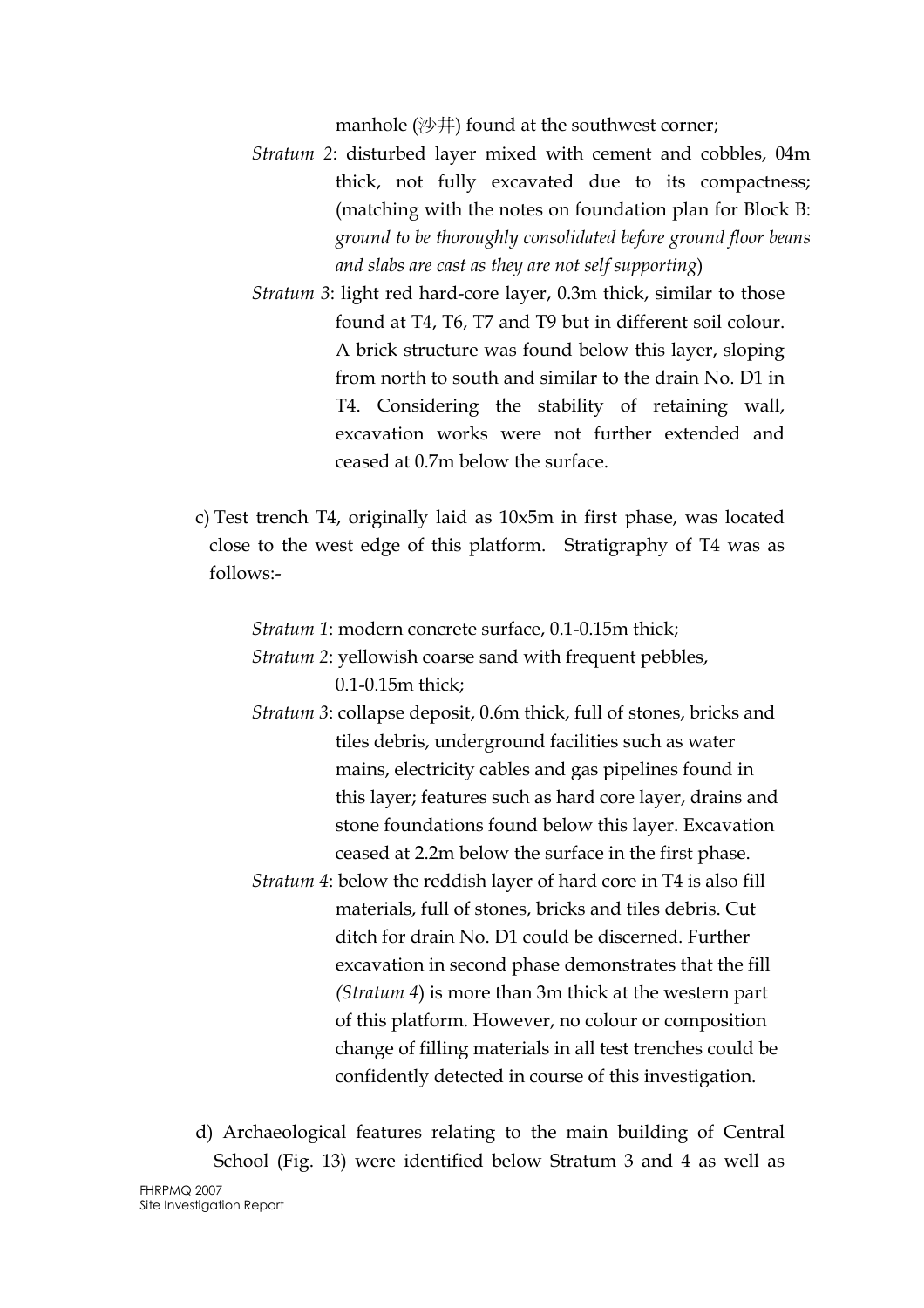below or on the layer of hard-core. They were recorded as cement floor, layer of hard-core, underground drainage, foundations, inked marks & etc. in sections below.

#### 5.4.2 Feature of cement floor (Fig. 14, Plate 18)

After clearing the modern fills, a small area of cement floor was identified only in northwest part of T9 (near Block B), where was seriously disturbed by public utilities such as electricity cable and pipes. The smooth greyish cement floor was about 6.7m wide, 0.7–1m long and 0.02-0.07m thick, superimposed on the layer of hard-core. There were two parallel pieces of rectangular stones with a distance of 1.8m at north edge of this feature. Both stones were 0.5m long and 0.25m wide with symmetrical "q-shape" hollows and wooden fragments inside. This feature was considered to be possibly the floor of covered playground referring to the west wing of basement floor marked on 1883 plan. However, the functions of two stones and wooden fragments were not certain.

#### 5.4.3 Layer of hard-core

Below the modern fill (Stratum 3) and collapse deposit, a layer of hard-core was identified in T3, T4, T6, T7, T9 and T10, covering 89m<sup>2</sup> in area and ranging from +43.7 to +44.03m. It was a mixture of reddish soil and gravels with a smooth surface (trowel finish), similar to those found in T13 and T14. Among the four areas of hard-core in the existing car park, the area in T9 was overlaid by the cement floor.

#### a) Layer of hard-core at T4

It was about 12.5m long, 2m wide and 0.08 to 0.1m thick. The underground drainage No. D1 was discovered at its east edge. With reference to the basement floor plan, this area would be outside the west exterior wall of school building.

## b) Layer of hard-core at T6

 Two small areas of hard-core were located next to Foundation No. 2. They were in rectangular shape, separated by yellowish brown fill. The northern one is 1.65m long, 1m wide and 0.5m thick, its elevation same to the mortar floor close to Foundation No.2. Seriously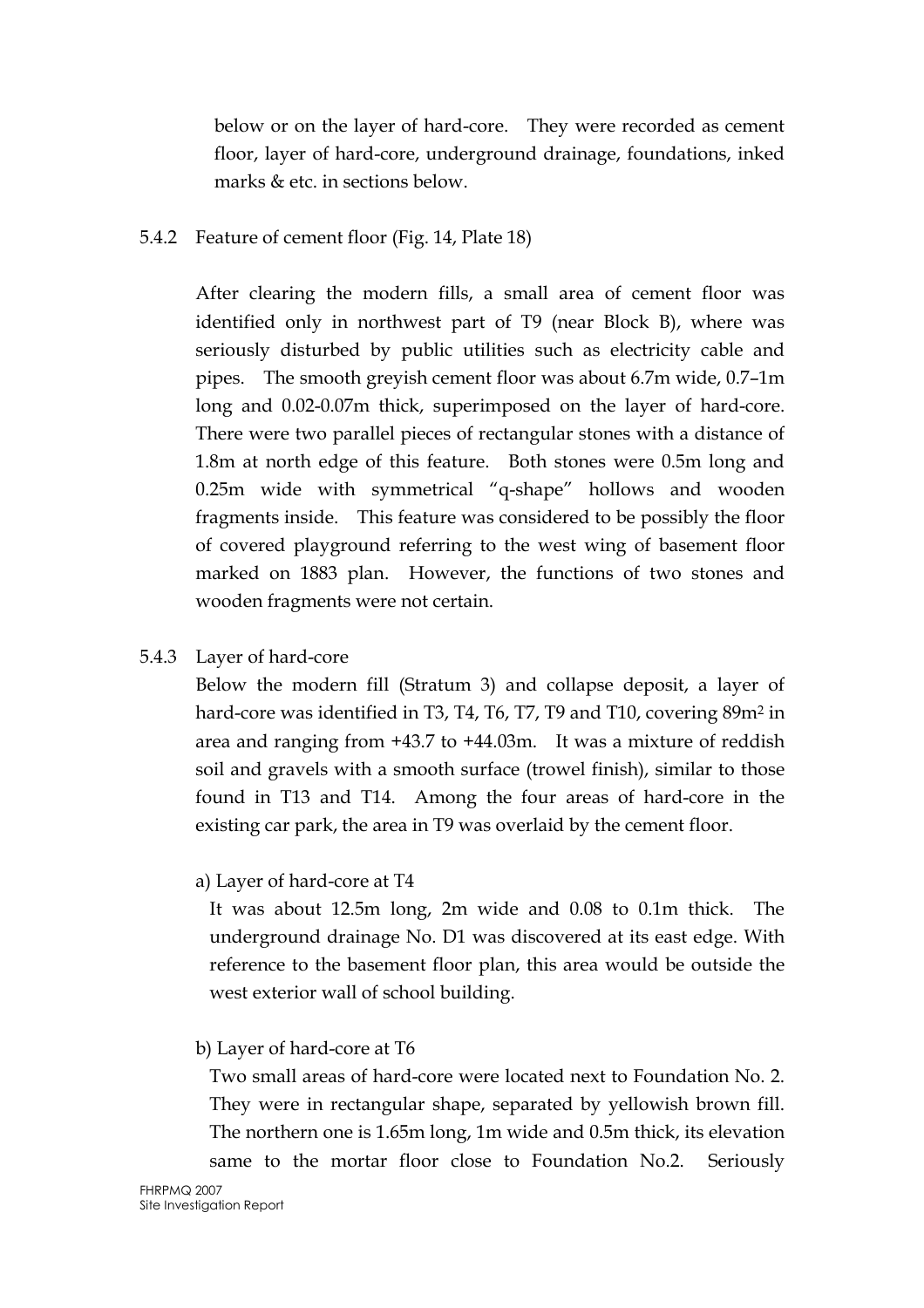disturbed by a man-hole, the southern one was about 1.4m long, 1.6m wide and 0.3m thick.

## c) Layer of hard-core at T9, T7 and T10

The area of hard-core in these test trenches was about 9.9m long, 1.8m wide and 0.03 to 0.1m thick. The underground drainage No. D2 and No. D3 were discovered on its eastern surface and feature of cement floor was identified at its western portion. This area would be the west veranda of the basement floor.

## d) Layer of hard-core at T3

The area of hard-core was about 12m long, 1.4m wide and 0.04 to 0.06m thick, disturbed by the pipes and cables. The underground drainage No. D4 and No. D5 were discovered on its eastern surface. This area would be the east veranda of the basement floor.

## 5.4.4 Features of underground drainage (Fig. 15, Plate 19-21)

Two types of underground drainage, denoted as No. D1-D5, were discovered in this platform. D1 was a brick drain close to the west retaining wall. D2-5 were gullies found on the surface of hard-core in different conditions, relating to the ceramic traps (marked as U- shape return bend ceramic pipe on figures) placed along the northern wall of foundation No. 8.

# D<sub>1</sub>

Covered by the layer of hard-core, D1 was located in the middle of T4 about 0.5m below the existing surface. Both ends of D1 extended into Block A & B, and about 12m long of D1 was identified along the edge of hard-core. It was made of 8 brick courses with round interior cemented bottom. Two boxes in D1 were placed with stones and ceramic traps (u-shape pipe work) at its top edge. A small area of hard-core in T4 was excavated, demonstrating that a ditch (approx. 0.75m deep) cut into the fill materials before placing the bricks of D1.

# $D2$

D2 was found on the surface of hard-core at the northeast corner of T9, below Stratum 3 at elevation of +43.70m. It was running from southwest to northeast, about 1.5m long, 0.4m wide and 0.2m deep. Fragments of ceramic trap were collected around this gully.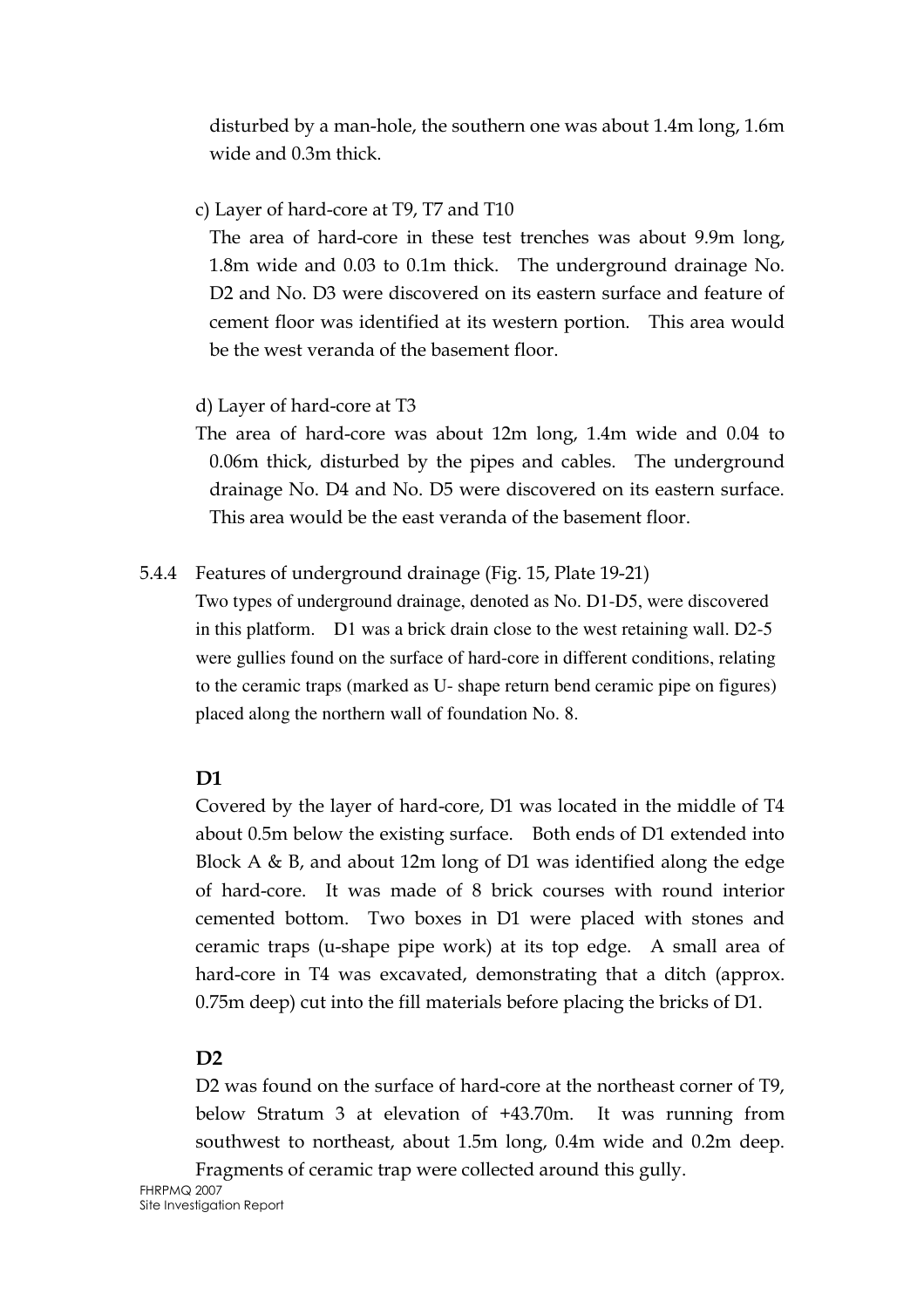#### D<sub>3</sub>

Seriously disturbed by modern drainage, D3 was found on the surface of hard-core in T10 below Stratum 3 at elevation of +43.74m. It was formed by three gullies with some bricks: left was running from southwest to northeast (2m long and 0.4m wide in average), right was running from southeast to northwest (1.9m long and 0.4m wide in average) and top was running from east to west (1m long and 0.2m wide). The left and right gullies were connected with the top one at their northern ends.

## D<sub>4</sub>

Seriously disturbed by modern drainage, D4 was found on the surface of hard-core in T3 below Stratum 3 at elevation of +43.72m. Similar to D3, it was formed by three gullies with some bricks: left was running from southwest to northeast (0.5m long and 0.27m wide), right was running from southeast to northwest (2.4m long and 0.4m wide in average) and top was running from east to west (remaining 0.65m long). The left and right gullies were connected with the top one at their northern ends. Fragments of iron pipe were collected from the second gully.

## D<sub>5</sub>

D5 was found on the surface of hard-core at the northeast corner of T3, below Stratum 3 at elevation of +43.72m. It was formed by two gullies with some bricks: the right was running from northwest to southeast with an iron pipe (2m long and 0.2m wide), and the second was running from northeast to southwest (0.3m long and 0.25m wide). Several fragments of red square tiles were collected during the course of excavation.

## 5.4.5 Features of foundation walls

Fourteen groups of foundation walls denoted as Foundation No.1-14 were identified in the excavation area at the existing car park. All these foundations essentially formed by granite blocks were discovered at different elevations in varying conditions. Sizes of granite blocks were generally 1.2-1.9m long, 0.25– 0.35m wide, 0.25– 0.35m thick. All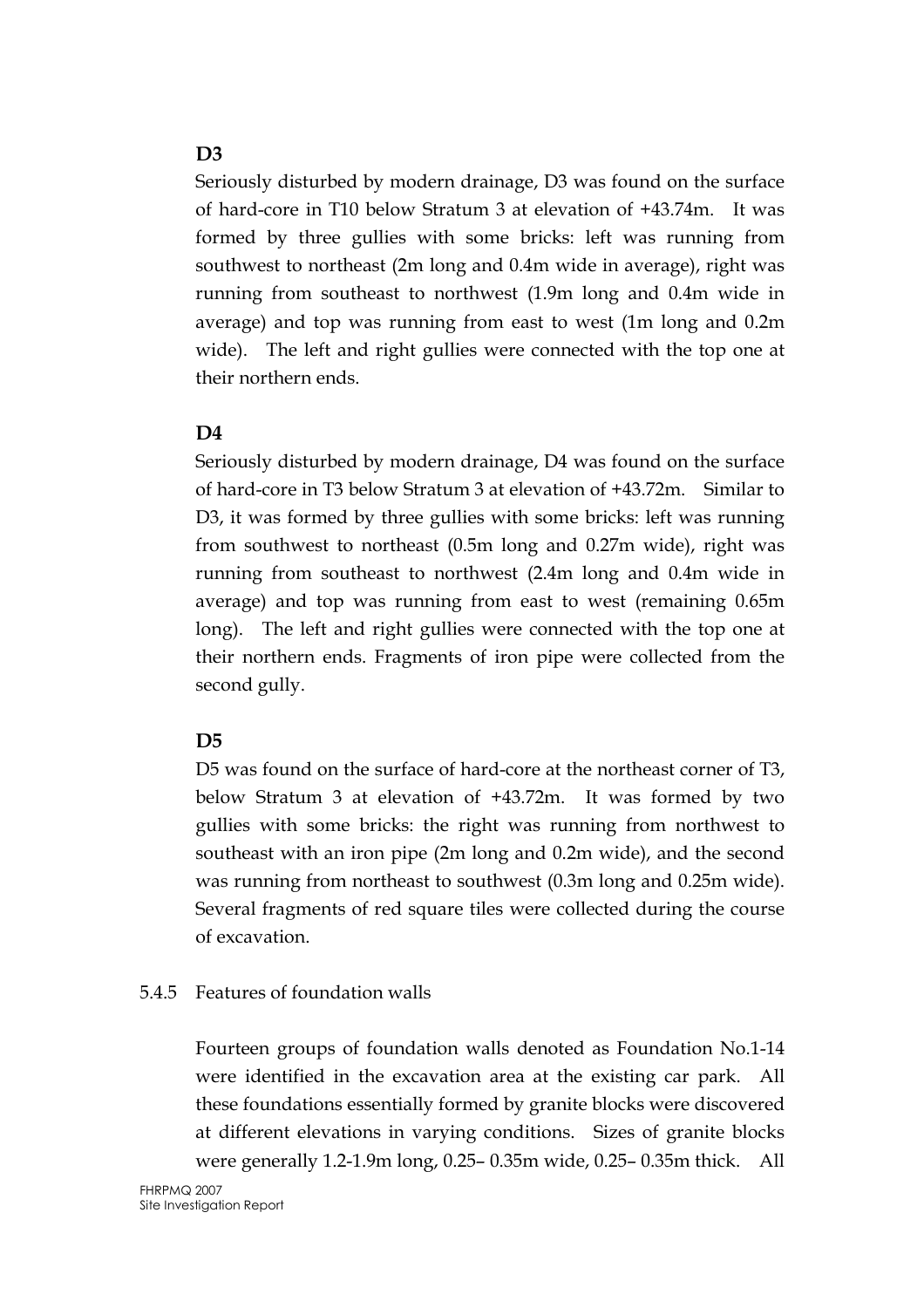the granite blocks were jointed by reddish soil and alternatively arranged in horizontal or vertical lines. Under Stratum 2 or 3, the Foundation No. 6, 7 & 8 were well preserved with red bricks and cement finish on the top of stone foundation wall. Breakage of granite blocks, broken bricks attached on the foundation wall or traces of stone blocks on reddish soil could be found at Foundation No. 3, 6, 7 & 9. Locations of foundations identified by this investigation could match with the Proposed Basement Floor Plan in 1883 except the Foundation No. 9, 12, 13 & 14. Considering the site safety and stability of archaeological features, excavation works to decipher the bottom of each foundation were not totally conducted except the small area between Foundation No. 3 and No. 9 and the southwest corner of No. 8.

#### Foundation No. 1 (Fig. 16, Plate 22)

Located in T4, Foundation No.1 was in three parts that were found at 2.1-2.4m below the existing surface. Excavation of the first phase ceased at 2m below surface at the southern part of T4 and resumed after discovering Foundation No. 3 and 6. Part (a) formed by 6 horizontal granite blocks was located in the northern part of T4, 2.2m long and 2m wide. Part (b) also formed by 6 horizontal granite blocks was located in the middle of T4, 1.1m long and 2m wide. Part (c) formed by 12 granite blocks in six vertical lines was located in the southern part of T4. Excavation works ceased due to site safety but sides of Part (a), (b) and (c) could demonstrate at least 2, 3 and 4 layers of granite blocks respectively.

#### Foundation No. 2 (Fig. 17, Plate 23)

Located in T6 and T11, three vertical lines of granite blocks were found at its top layer in 1m wide. In order to preserve the mortar floor and Foundation No.3 adjacent to this feature, only the east side was excavated with a length of 8m showing at least six layers of granite blocks alternatively placed on this location.

## Foundation No. 3 (Fig. 18, Plate 24-26)

Located in T12 and T10, this foundation had twelve layers of granite block in 'cross' shape. The overall height of twelve layers was 3.94m with a length of 11m. It could be divided into two parts: -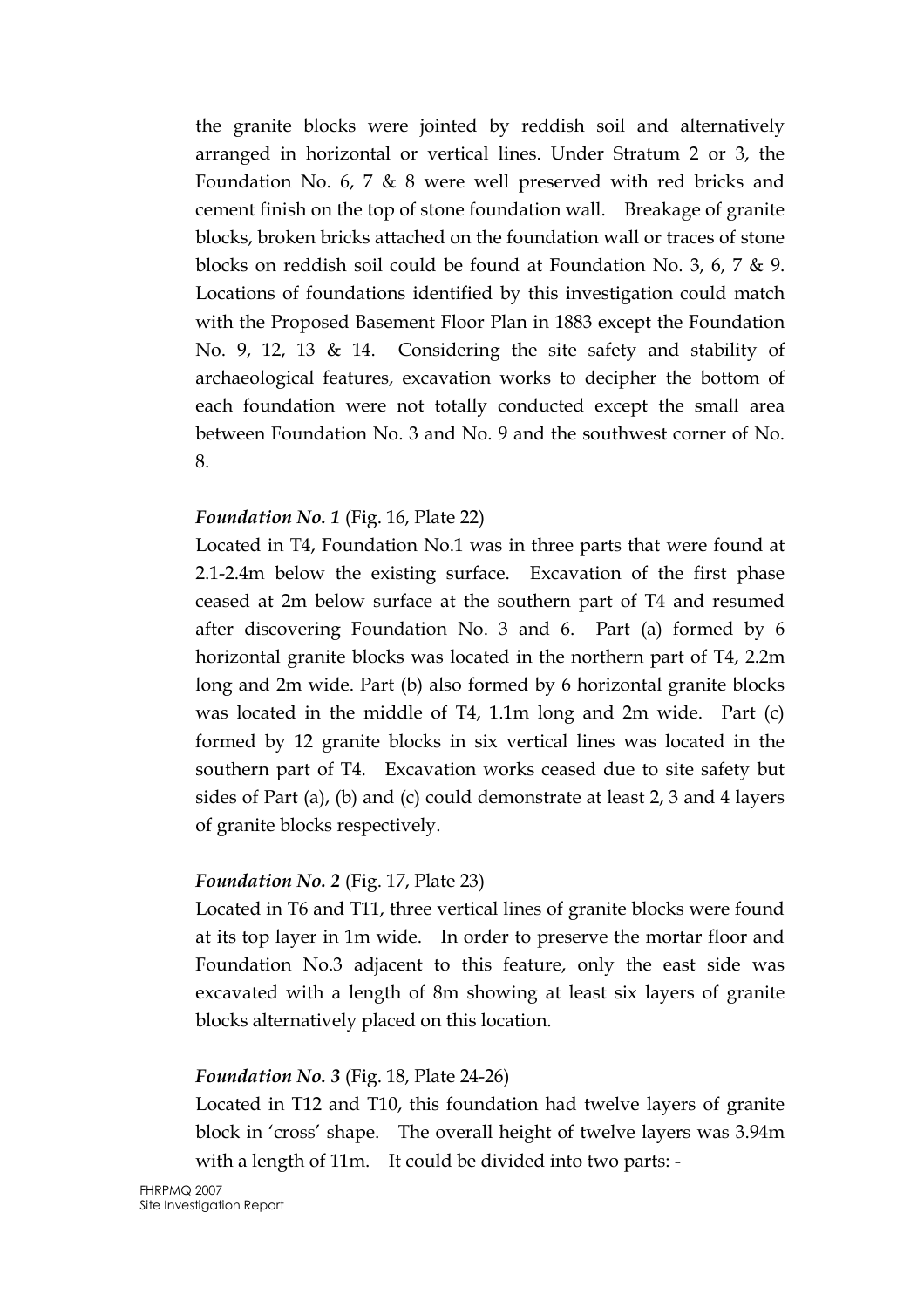- (a) the southern part (4.35m wide) in cross shape alternatively placed with eight layers  $(1<sup>st</sup>$  to  $8<sup>th</sup>$  layers), its western sub-area only with four layers( $4<sup>th</sup>$  to  $7<sup>th</sup>$  layers), its eastern sub-area in trapezium shape laid on a layer of hard-core (i.e. three horizontal lines at 1st layer and at least 6 vertical lines at 8th layers showing from its north side), its northern sub-area in irregular shape similar to staircase, its southern sub-area starting at 4<sup>th</sup> layer extending under the Block A;
- (b) the northern part alternatively laid with  $8<sup>th</sup>$  to  $12<sup>th</sup>$  layers, the 11th and 12th layer laid on the decomposed granite (number of granite blocks lesser than the above layers), the 8th and 9th layers extending to joint the Foundation No. 8 but uncertain about the 10<sup>th</sup>-12<sup>th</sup> layers.

#### Foundation No. 4 (Fig. 19, Plate 27)

Located in T3, it was about 1.9m long, 1m wide, and 0.8m high after clearing the disturbance caused by modern drainage and kerbs. Four layers of granite blocks could be identified at its east side. Red bricks and cement were laid on the top of 1st layer and northern side of 2nd layer of granite blocks.

#### Foundation No. 5 (Fig. 20, Plate 28)

Same to disturbance of Foundation No. 4, it was alternatively placed with three layers of granite blocks, approx 1.6m long, 1.4m wide and 1.4 high. Red bricks were placed on the first and second layers of granite blocks.

#### Foundation No. 6 (Fig. 21, Plate 29)

It was about 10.8m long and 1.6m wide, uncovered in the eastern part of T12. Its northern end was linking with Foundation No. 8 while its western side was jointing with Foundation No. 9. The west profile of this foundation showed at least four layers of granite block and its southern portion was starting with its third layer in 4 vertical lines. A course of red bricks was laid on the first layer of granite block.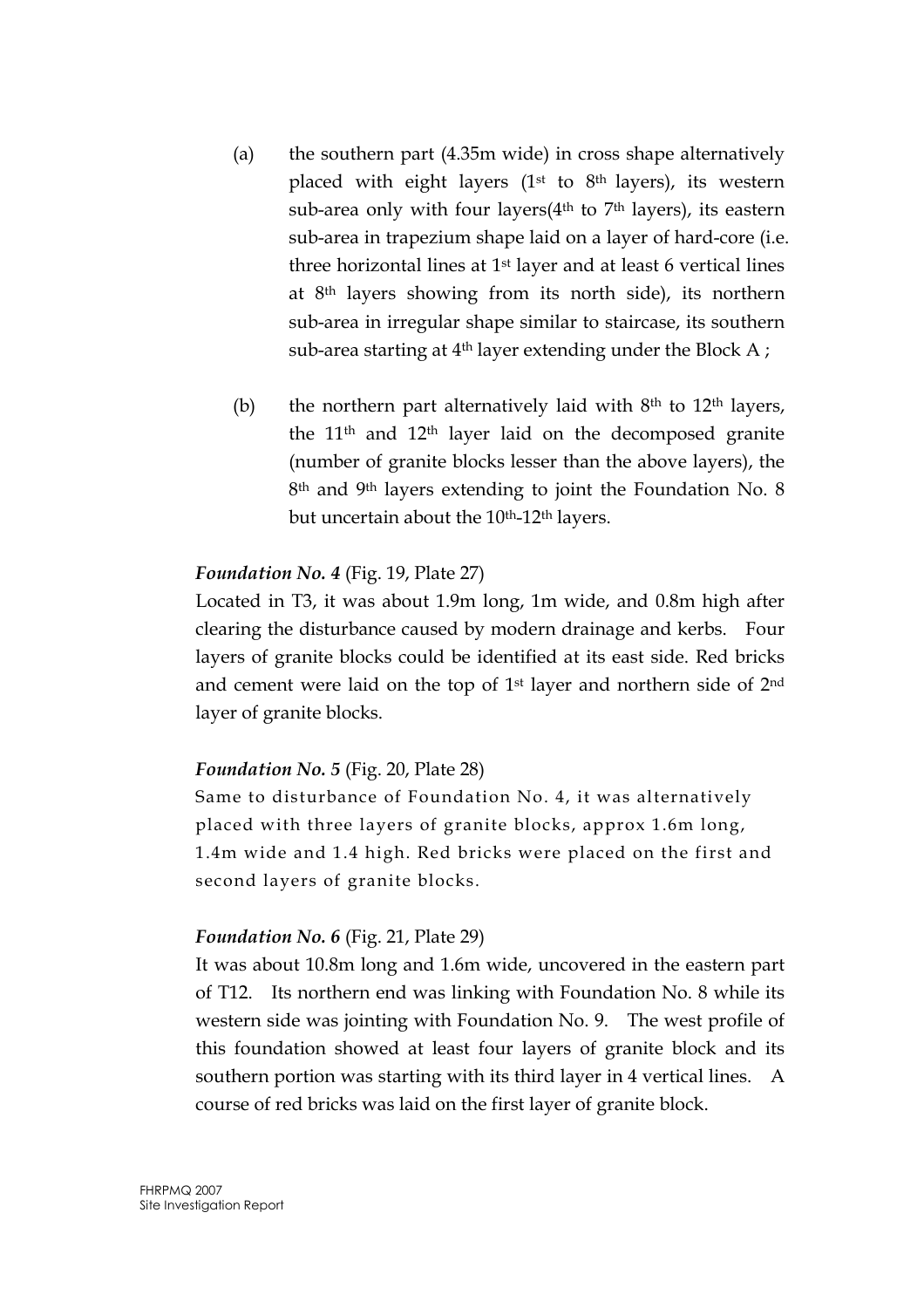#### Foundation No. 7 (Fig. 22, Plate 30)

It was about 8.4m long and1.5m wide, uncovered in the eastern part of T12. Its northern portion was disturbed by modern drainage, linking with Foundation No. 8. The west profile of this foundation showed at least four layers of granite block and its southern portion was starting with its third layer in 4 vertical lines. A course of red bricks and a thin layer of cement were laid on the first layer of granite block.

#### Foundation No. 8 (Fig. 23, Plate 31)

After clearing the disturbance caused by modern drainage, its north profile showed at least 4 layers of granite blocks. Inked marks and 4 ceramic traps were found along its 30.3m north profile. Buttress formed by 9 granite slabs in different colour were located at its southern side. Chinese character inked mark were found at the surface of east buttress. Red bricks with a width of 0.7m were laid on the first layer of granite block. A thin layer of cement was found along the edge of bricks and the first layer of granite block. Excavation at its southwest corner demonstrated this foundation wall had at least 8 layers of granite blocks. According to the results of test auger holes, Foundation No. 8 might extend to T9 at its  $8<sup>th</sup>$  layer. Regrettably, its relationship with the mortar wall and white mortar floor in T7 and T10 had not been determined due to site constraints and sequence of features identified as mentioned in Section 3.6 of this report.

#### Foundation No. 9 (Fig. 24, Plate 32)

Located in the middle of T12, it was found at the elevation of +42.94 and below the surface about 1.53m. Mainly composed of four horizontal lines of granite blocks and a layer of hard-core, two layers of granite blocks were found at its eastern ends on top of the main layer linking with Foundation No. 6. Four horizontal lines were 1.5m wide and 19m long. A layer of hard-core was laid under the main horizontal lines and above the decomposed granite as shown at its southwest corner (about 2.4m thick and 4.2m below the surface). The two additional layers at its eastern end were placed with four lines of granite blocks horizontally at top and vertically at the bottom but some were incomplete granite blocks, its surface at +43.69m. The western ends of this foundation were about 0.9m higher than the 8th layer of Foundation No. 3. The layer of hard-core was laid over the 9<sup>th</sup>-12<sup>th</sup>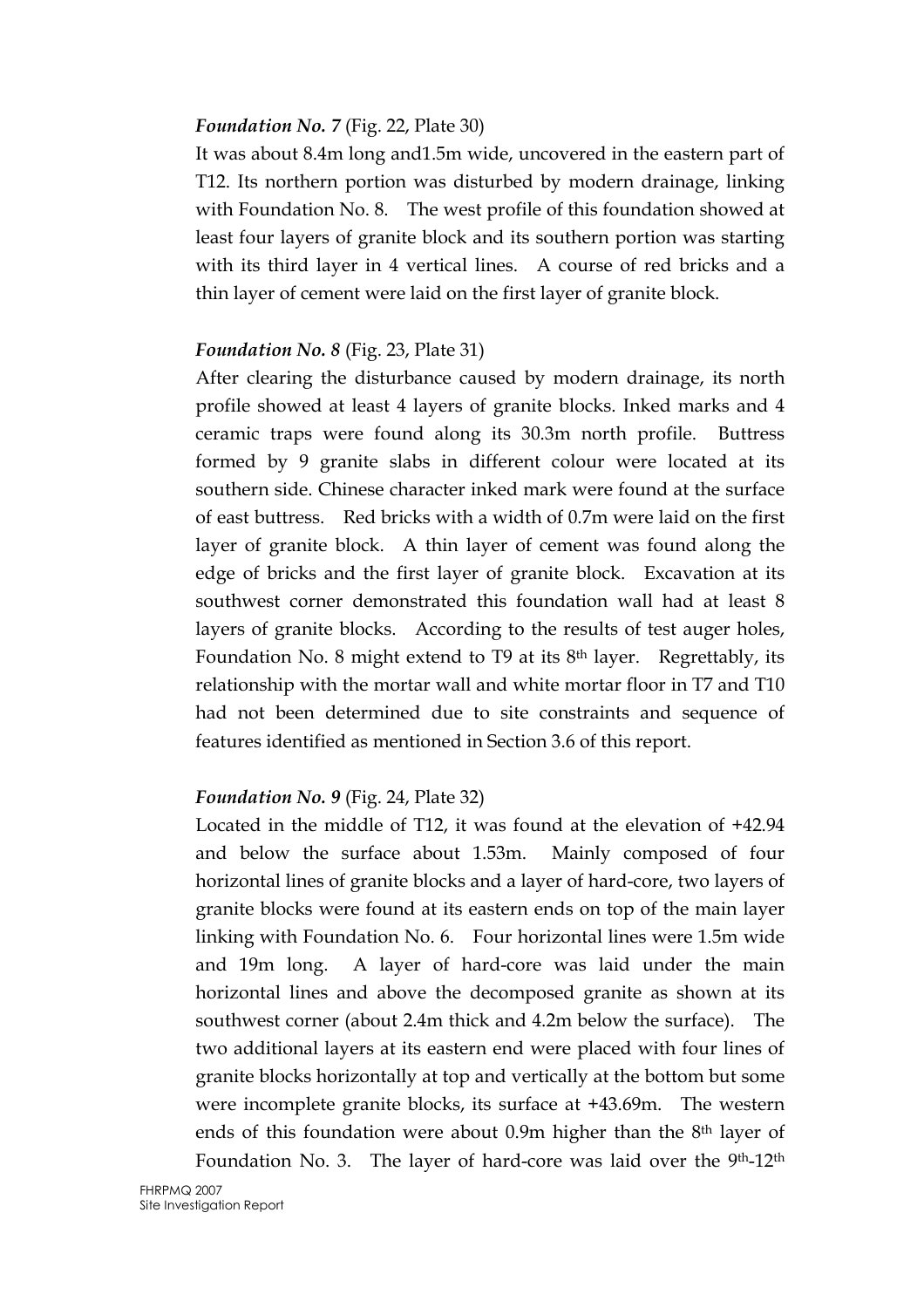layers of Foundation No. 3, demonstrating that Foundation No. 3 was built earlier than this foundation.

#### Foundation No. 10(Fig. 25, Plate 33)

South of Foundation No. 9, 5 lines of granite blocks about 1.7-1.8m long or wide in square shape were found at approx. 0.5-0.6m below the surface. Excavation at its west and north profile showed six layers of granite blocks, vertical at the 1<sup>st</sup>, 3<sup>rd</sup> & 5<sup>th</sup> layers and horizontal at the  $2<sup>nd</sup>$ , 4<sup>th</sup> & 6<sup>th</sup> layers with a height of 2.3m. Below the modern iron pipe, traces of a course of red bricks measuring about 0.8x0.8m was laid with cement on the top of it's the 1<sup>st</sup> layer. The  $6<sup>th</sup>$  layer was laying on several large boulders.

#### Foundation No. 11 (Fig. 26, Plate 34)

Parallel to Foundation No. 10, another square-shape foundation in similar size was found at the same level. Line orientation of each layer was also same as Foundation No. 10 but excavation ceased at the 5th layer in order to provide safe access for the digger. Trace of brickwork on the cement could be discerned at its top layer, similar to the size of red bricks on Foundation No. 10.

## Foundation No. 12 (Fig. 27, Plate 35)

South of Foundation No. 10 about 2m, another square-shape foundation was found at similar level measuring 1.2m long and 1.8m wide, about 1.32m high. Below the modern iron pipe, its eastern part was covered by cement. Line orientation of each layer was different from Foundation No. 10. Excavation ceased at 5th layer due to the issue of site safety.

## Foundation No. 13 (Fig. 28, Plate 36)

Located in the northern edge of T3 and about 0.5m below the surface, two groups of granite blocks denoted as No. 13 and No. 14 were found between Foundation No. 4 and 5. The exposed portion of No. 13 was 1.15m wide and 0.3m long, and the rest was covered under the existing pavement. Its south profile showed 4 vertical lines of granite blocks at the 1st layer and excavation ceased at the 2nd layer due to limited excavation area.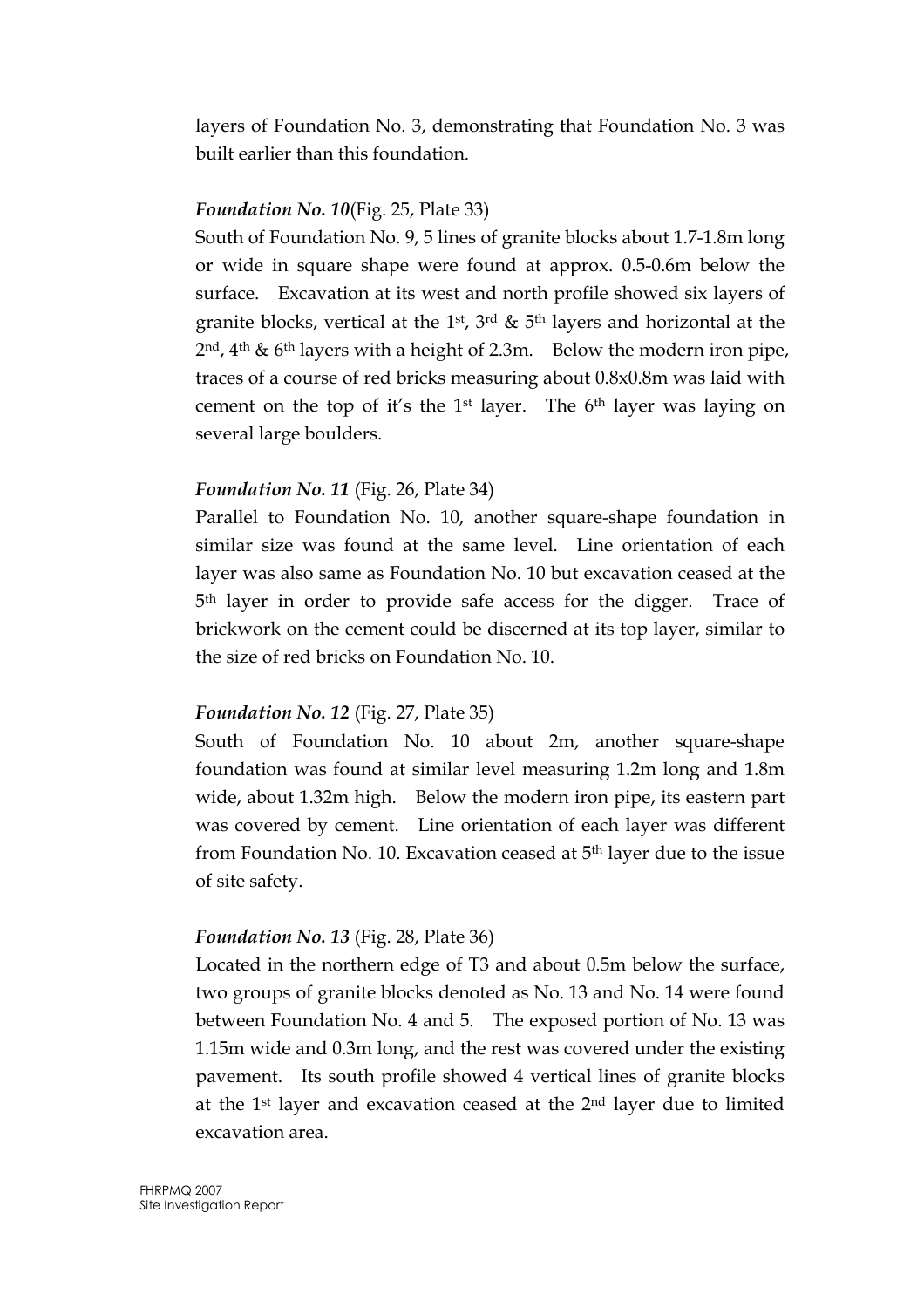#### Foundation No. 14(Fig. 29, Plate 37)

Same to the line orientation of Foundation No. 13, the exposed portion of this group was 1.3m wide and 0.36 long. Its south and west sides were covered by red bricks with cement. Mud Wall No.3 was found close to its west side and excavation was ceased at the level same to Foundation No. 13.

#### 5.4.5 Mortar Wall and White mortar floor (Plate 38)

During the first phase of this investigation, a mud wall with mortar and traces of wooden board on its interior surface was found at 1.5m below existing surface. Due to the limited area in T7, excavation ceased at 2m below the surface and the bottom of this "L-shape" wall has not yet been confirmed at that moment.

In course of clearing Foundation No. 3, a similar wall was found at the 1m below the surface in T11. At the bottom of wall in T11, a white hard mortar floor of 5cm thick was surrounded by wooden poles (0.1m in diameter) probably as a frame to build the wall. Further excavation at T7 revealed two walls likely belonging to a same structure in rectangular shape, 6.9m long, 4m wide, 0.5m – 1.2m high and 0.45m – 0.7m thick. Besides, a granite block was placed underneath its south wall and above the Foundation No. 3. However, the mortar walls and white hard mortar floor were not fully exposed due to site constraints. Their functions and relationships with Foundation No. 2, 3  $\&$  8 were not clear.

#### 5.4.7 Inked marks on granite blocks

A number of inked marks were discovered on the topside and sides of granite blocks. Beside some irregular or straight lines, there were 13 numbers, 3 Chinese characters and some alphabetic letters. Numerical marks on the southern portion of Foundation No. 3 seemed to be in sequential order such as" I<", "AS", "8" on the topside of granite blocks and "5", " $\bigcirc$ ", "4", "3", "2" on the north side of foundation wall. (Plate 39-40) Another group of numerical marks was found at the north side of foundation wall where was the third layer of the granite blocks of Foundation No. 8. They were "3", "4", "3", "4", "6", "6", "11" from east to west. Three Chinese characters "  $\chi$ 占至  $\mathbb{E}$  "(stick up to the top) were marked on the topside of granite slabs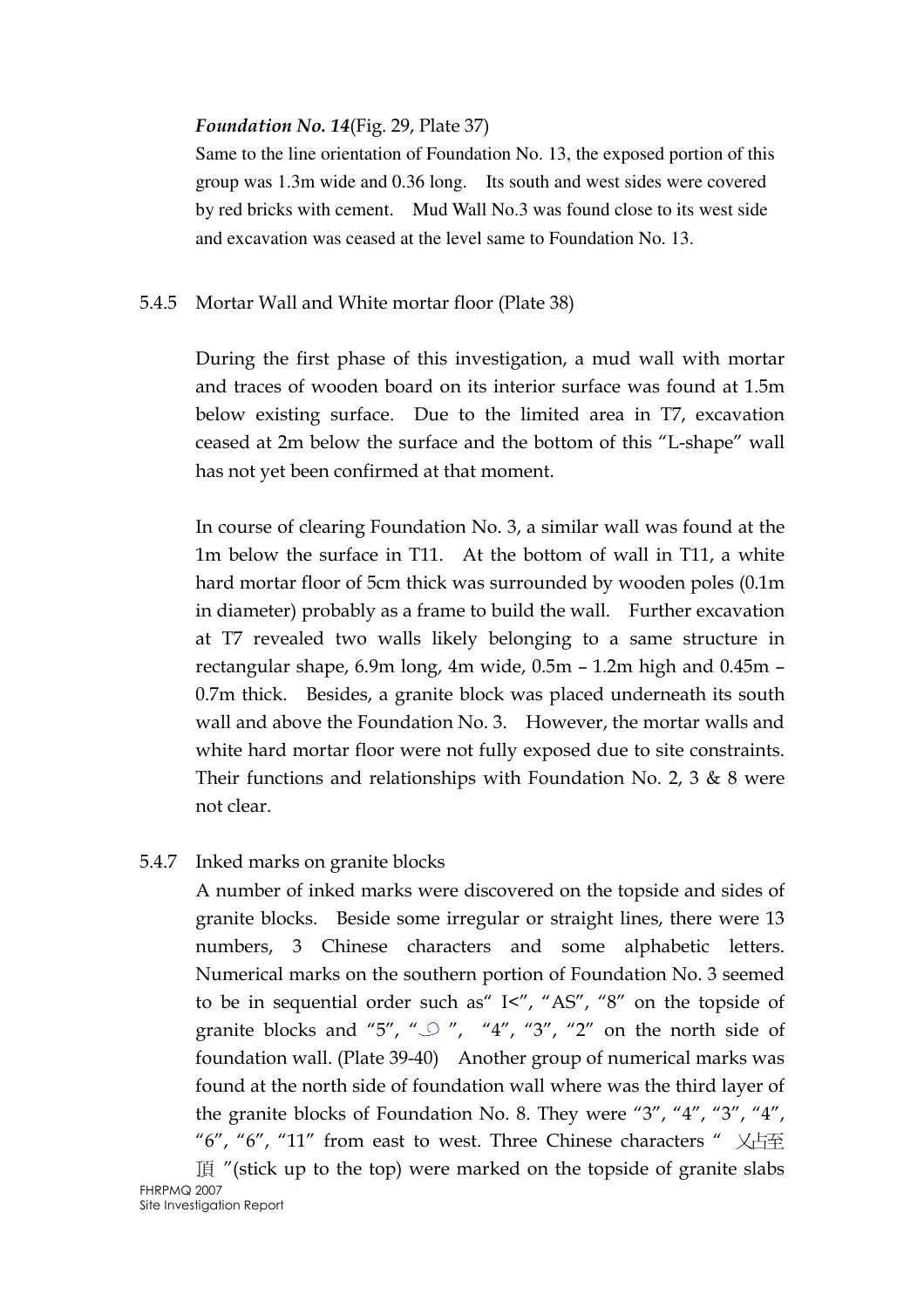located at the east buttress of Foundation No. 8. (Plate 41-43) All these marks would be instructions to workers or markers for identification during the course of construction.

#### 5.4.8 Remains of mud walls

During the course of removing fill materials, three mud walls, made of yellowish soil and gravels, were found at T12 and T3. A small portion of mud wall was noticed in the trail pit south of the Foundation No. 11. Owing to the access problem for digger, the trial pit was backfilled without formal recording.

a) Mud Wall No.1 was located horizontally between Foundation No. 3 and 10, approx. 1.75m long, and approx. 0.4m wide. While clearing the area close to Foundation No.3, plaster finish on both surfaces and its stone base laying on the D. G. could be noticed. No elevation drawing could be arranged as it collapsed immediately after taking photographs. It was estimated the height of this wall could be about 2.4m and cut by Foundation No. 3 and 10. (Plate 44)

b) Mud Wall No.2, vertically next to Foundation No. 6, was about 4.5m long, 0.4m wide and 0.8m high within the excavated area of T12. Due to site constraints, this wall was not fully exposed. (Plate 45)

c) Mud Wall No.3 was found at the area next to Foundation No. 14, seriously disturbed by modern drainage. The exposed portion of this wall measured as 1.77m long, 0.43m wide and 0.2m high. (Plate 46)

Considering the stone base of Mud Wall No. 1 on the decomposed granite, these walls might be built before the school and turned to fill materials during constructing the school.

## 6. Finds collected

Apart from the features unearthed at the first, second and fourth plateaus of the Former Central School (i.e. platform near Staunton Street, existing car park area and playground platform), a considerable amount of objects were also recovered from the existing car park area and playground platform including ceramic tiles, blue-and-white porcelain wares, glazed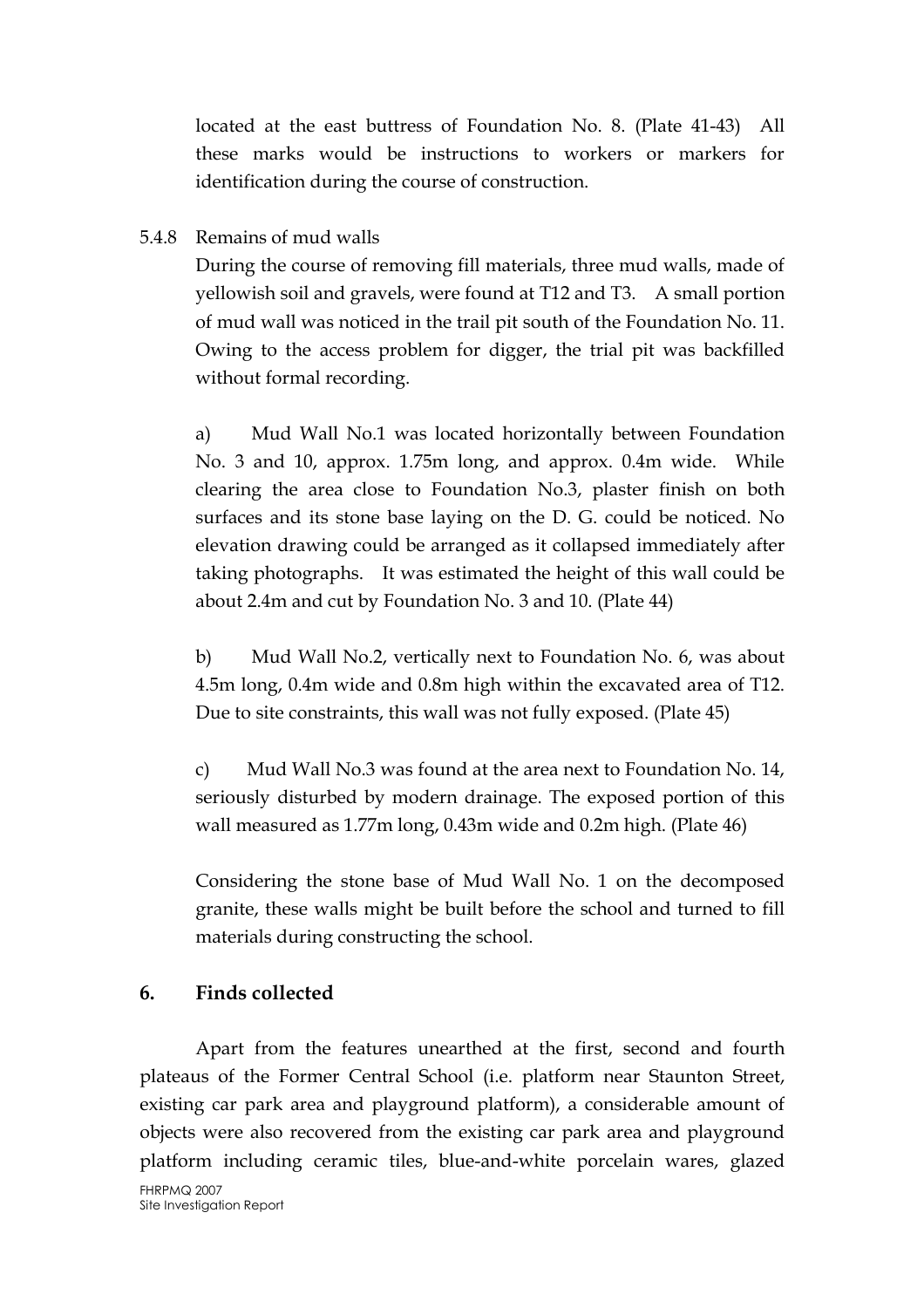pottery wares, building materials, glasses, bronze coins and iron chips. For the existing car park area, objects were collected from the third (collapse deposits of the Central School) and the fourth strata (fill materials for constructing the Former Central School). For the playground platform, objects were collected from the third and fourth strata (collapse deposits of the Central School). Preliminary assessments on the finds collected by this investigation reveal that no finds could be attributed to early Qing or late Ming, and most of ceramic sample in table 1 were not typical products from Wun Yiu.

#### 6.1 Special finds of below sections are detailed in the Table 1.

#### 6.2 Ceramic Floor Tile from T3 (Table 2)

The great majority of ceramic tiles were unearthed from the third strata (collapsed deposits of the Central School) of T3 and two pieces of ceramic tiles were found in the third stratum of T6, totaling 1,929 pieces. They were complete, broken or cement floor fragments with floor tiles. Most were monochrome tiles in green, blue, yellowish, brown, white, dark brown colors. Tile sizes in square, rectangle, triangle, strip, hexagon, trapezium or pentagon shape varied. Only four types of encaustic tiles were collected (SF 1, 2, 18 & 19 in Table 1). Several types of tiles were impressed with the same manufacturer name or abbreviation on their backs (rubbings in Table 1) as the floor tiles unearthed from the Former Mountain Lodge in January 2007.

## 6.3 Building materials (Table 3)

They were flat tile, semi-cylindrical tile, fragments of baluster, fragments of ceramic traps & etc. 14 of fragments of pottery baluster were collected from T5. Fragments of ceramic traps were the same as the traps discovered at the underground drainage.

## 6.4 Porcelains (Table 4)

661 pieces, including 409 pieces of blue and white sherds (fragments of bowl, basin, teacup and spoon, etc), 23 western style sherds in underglazed purple or dark blue and others.

## 6.5 Pottery (Table 5)

#### 6.5.1 399 glazed items were:

FHRPMQ 2007 Site Investigation Report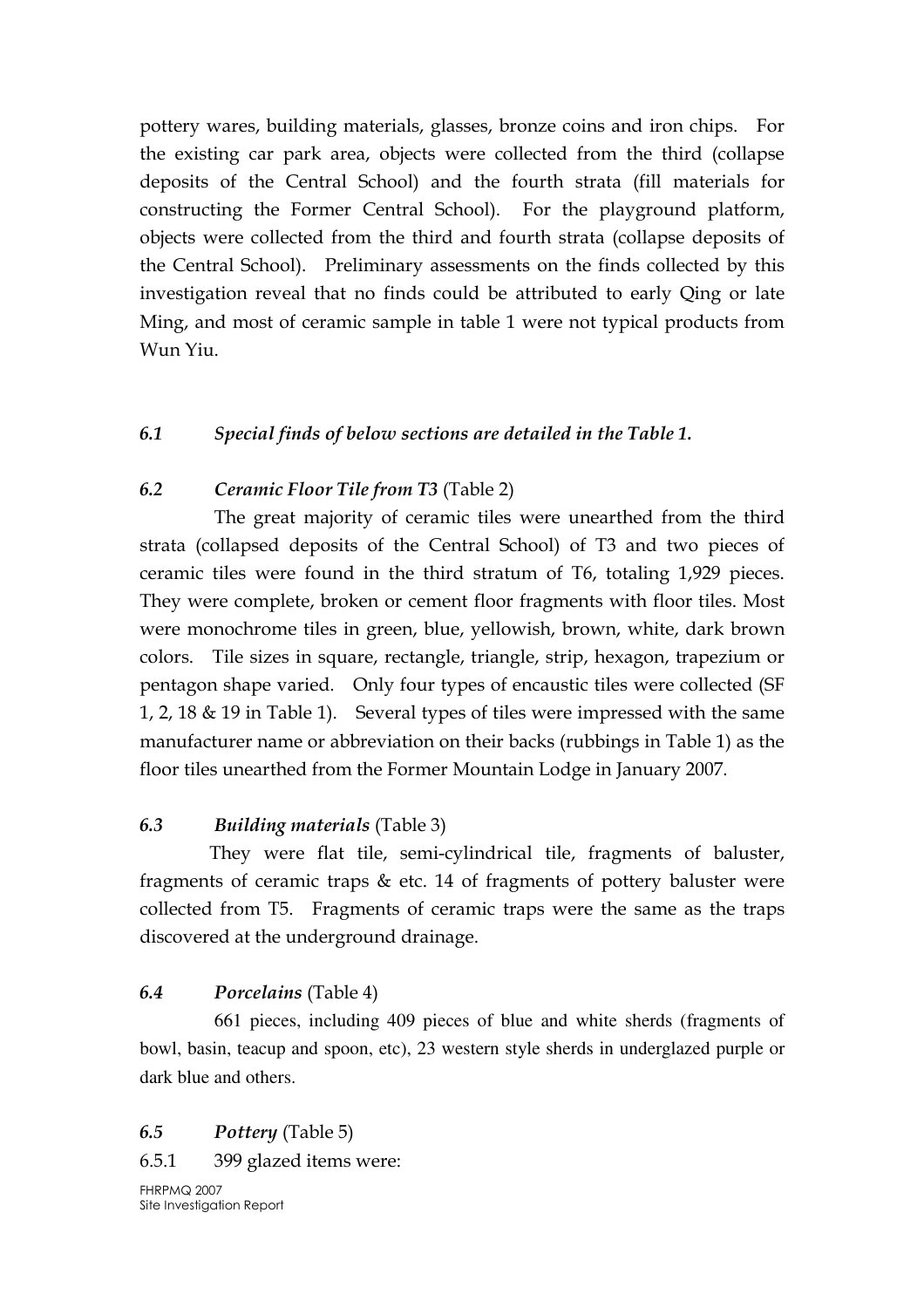- (a) 260 black glazed sherds of pots or jars,
- (b) 56 green glazed sherds, probably decorative parts,
- (c) 76 brown and brownish yellow sherds of pot or jar,
- (d) 2 complete brownish yellow jars (SF57 and SF69 in table 1),
- (e) 2 blue glazed, 1 red glazed and 2 white glazed pottery sherds.
- 6.5.2 119 unglazed pottery sherds could be attributed to pot, teapot, smoking pipe and lamp etc.
- 6.5.3 Fragments of brown glazed pot were impressed with " (?)YNAND FO(?) AMSTER(?)" on exterior surface that might be Amsterdam. (SF31 in table 1)

## 6.6 Other Finds (Table 6)

53 objects are eight bronze coins, one stone object, one jade object, seven iron chips, one bone object, glasses, and shells. The small size of bronze coin was similar to those "HONG KONG ONE MIL" coins recovered by the archaeological investigation at Fat Tau Chau in 2004 (to be confirmed after conservation treatment).

## 7. Observation and Interpretation

7.1 Excavation at the playground platform confirms that the previous playground surface and some structural parts of granite staircase are still preserved in-situ. It is believed that the surface had once been used as the playground of Queen's College after a series of alterations since 1889. The level difference between the previous playground and the existing pavement of Hollywood Road was the result of extensive site formation works of the Former Central School. Consistent stratigraphic deposits in test grids and the height of retaining walls also demonstrate that the playground platform was built on the backfill materials.

7.2 Since no plan was attached to the 1877 Gazette to show the location of Joss House in Lot 91, it is difficult to determine the exact location of Shing Wong Temple in question. In fact, all the tiles, bricks and stones of the Shing Wong Temple were believed to be removed after a public land auction in 1877. The possibility of discovering the presumed Temple foundation under the fill materials of some 3 to 7m thick at the northwest portion of the Site is extremely low.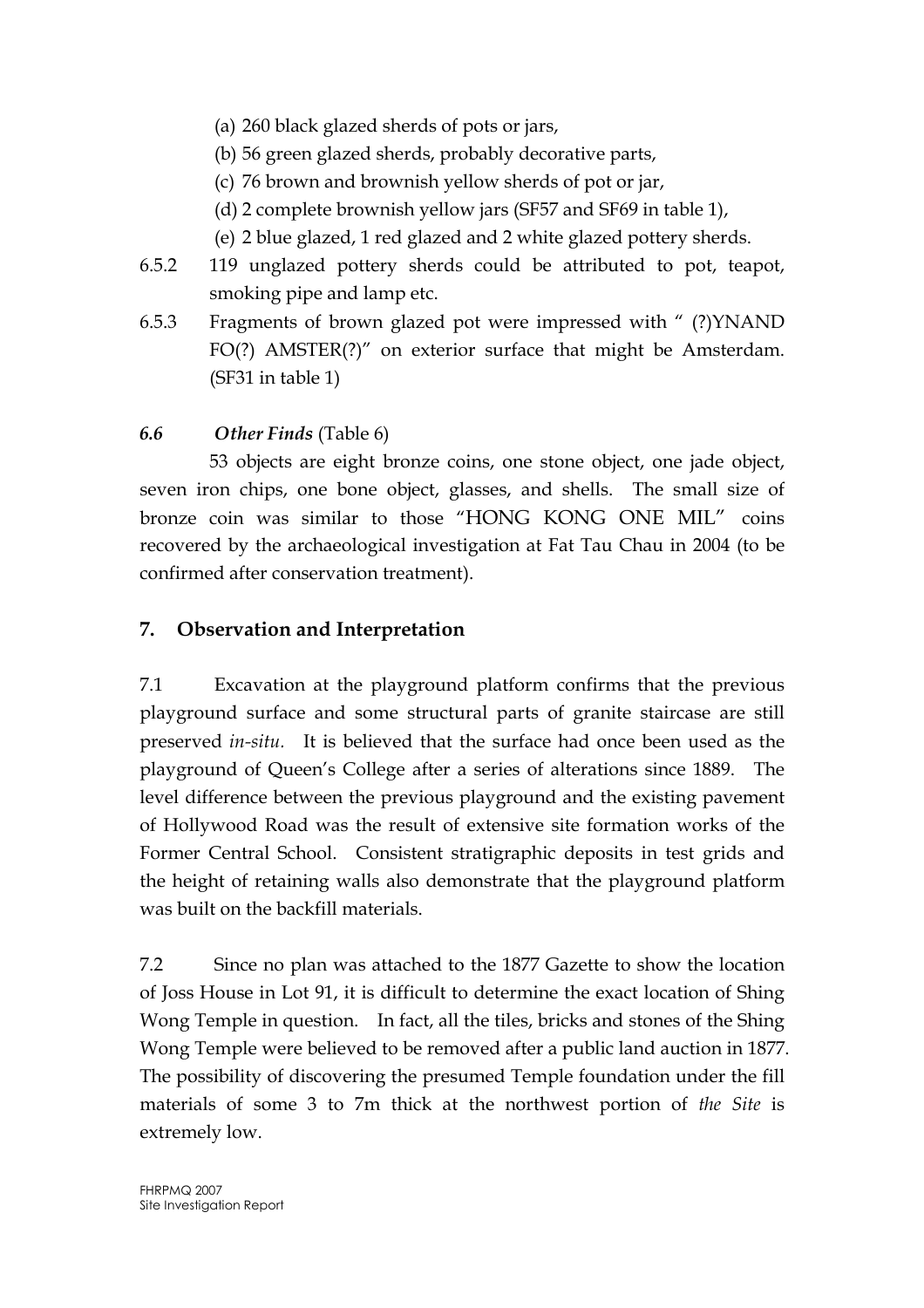7.3 With reference to the basement floor plan of the Central School in 1883 (Fig. 30-32), it is noted that the major features identified at the main platform (Fig. 13 & Plate 47) basically match the layout of the Central School. Details of the findings are set out below: -

| Features identified       | <b>Location on 1883 Plans</b>       |
|---------------------------|-------------------------------------|
| at car park area          |                                     |
| Foundation 1              | West exterior wall                  |
| Foundation $2 \& 3$       | West staircase                      |
| Foundation 6 & 7          | East staircase $\&$ a small portion |
|                           | of east wing exterior wall          |
| Foundation $4 \& 5$       | Walls of the Porch                  |
| Foundation 8              | Wall of Cellar                      |
| Foundation 10 & 11        | Column bases for Cellar             |
| Underground drainage D1-5 | Drainage system in Layout Plan      |
| Fragment of cement floor  | Floor of covered playground         |

Foundation No. 9, which was not shown on the basement plan of 1883 report, might be the structural part of the Central School foundation. Simultaneously, the excavation reveals that the foundations of the school building are preserved in different conditions due to the damages, demolition and construction works in 1940s as well as the different extent of continual disturbances caused by works for the public utilities. For instance, Foundation No. 8 is preserved with some structural details such as red bricks and cements on the top of stone foundation wall at the middle and eastern parts of main platform. The conditions of Foundations No. 6 & 7 (east staircase) are relatively better than No. 2 & 3 (west staircase).

FHRPMQ 2007 Site Investigation Report 7.4 Evidences of decomposed granite identified at the first and main platforms clearly illustrate extensive modifications of the original landform (Fig. 33). The bottoms of Foundations No. 3 and 9 were laid on the decomposed granite at the elevation different from Test Trench 8. It is evident that all the bottoms of stone blocks were laid on decomposed granite (e.g.  $11<sup>th</sup>$  &  $12<sup>th</sup>$  layers of Foundation No.3). The depth of southern building foundation was different from the ones at Foundations No. 8 and No. 6 & 7. Since most footings of Block A were only about 5-7 ft deep, the conditions of the building foundations under Block A would not be identical to the features of foundations identified at the car park area. The building foundation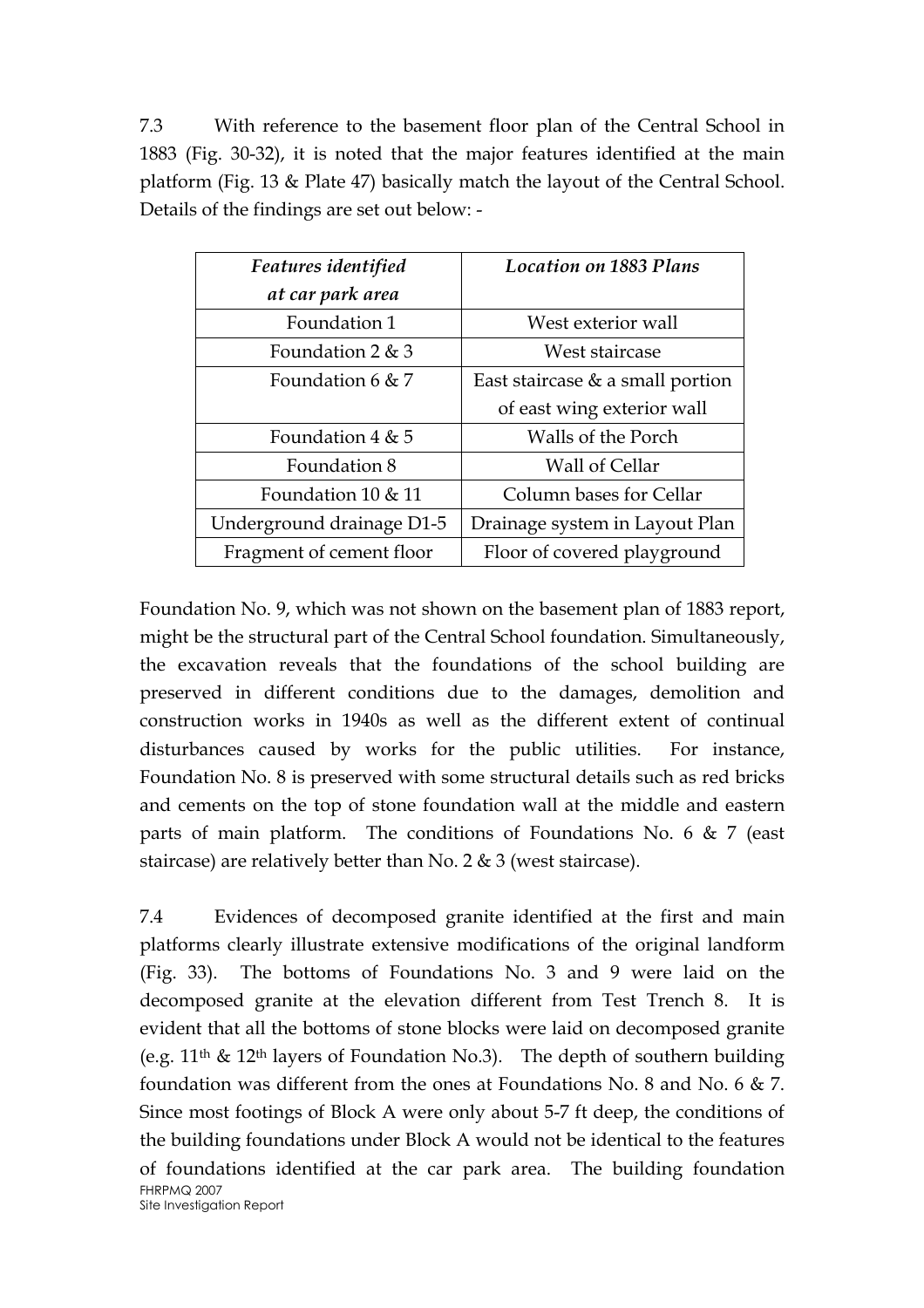under Block B and the nearby pavement had been seriously damaged by concrete footings and repeatedly disturbed by various construction works around Block B over the past years.

7.5 Apart from the remnants on the boundary and retaining walls surrounding the Site, findings of subsurface investigation indicated that approximately 40% of the building foundations were partially preserved in different conditions at the area between Block A & B. It is also found that the building materials and method of construction of the Central School were not completely identical to Mountain Lodge, mainly due to their different size and site conditions. But, something similar between the former Central School and Mountain Lodge is that both buildings were demolished in late 1940s and were changed to other uses, signifying the revitalization after the Japanese Occupation. Both sites have experienced different degrees of damages and frequency of disturbances.

7.6 If further excavation works are arranged at the existing playground or platform next to Shing Wong Street, the stability of retaining walls would be inevitably affected and the tree roots at Hollywood Road would be irreparably damaged. Given the complexity and stability of underground features identified by this investigation, all the underground features have been properly covered to avoid landslide and deterioration of features before any concrete plan is drawn up for the Site.

# 8. Conclusion

8.1 The site investigation reconfirms that, other than the existing retaining walls together with the unique trees along Shing Wong Street and Hollywood Road, and at the lower platform of the Site; the granite steps leading to the lower platform together with the remaining rubble wall; and the original granite plinths and pillars of the fenced walls along Staunton Street and Aberdeen Street that have been reasonably preserved, the foundations and other features of Central School have been significantly disturbed by works in the past. There is also no trace of the location of Shing Wong Temple. Based on the findings of the site investigation, the chance of finding better preserved parts within the Site through a further site investigation is slim. Taking into account the risk to the tree walls and the stability of underground features, further site excavation work cannot be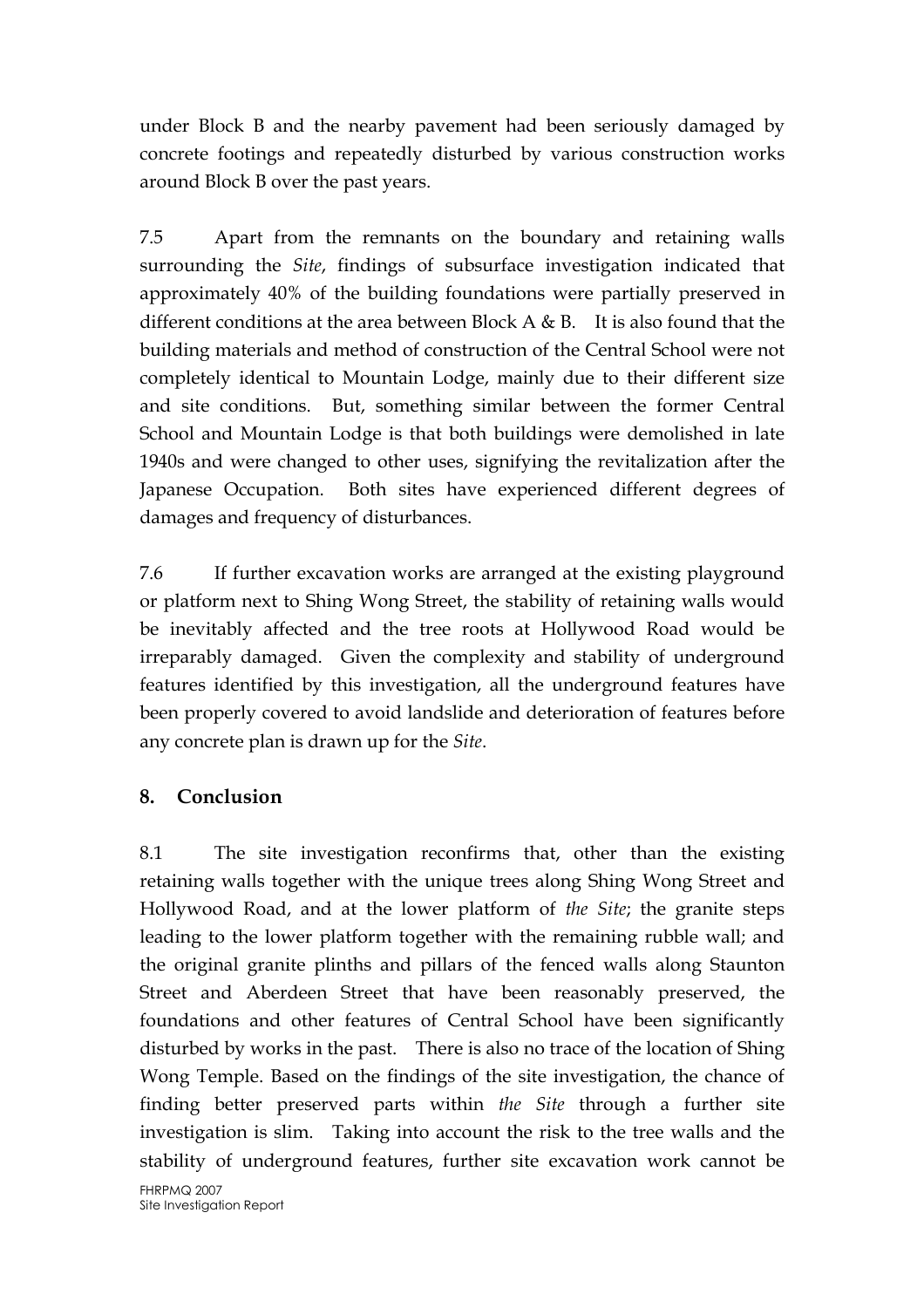justified.

8.2 The heritage value of these remains of the school foundation uncovered can be assessed in terms of their authenticity and integrity. The alignment of the granite blocks of the foundation walls were basically in line with the layout plan of 1883, and generally reveals the configuration of the school foundation. These structures now below ground, together with other above-ground historic structures, constitute an integral historical setting of the site, which could help illustrate the history of the former Central School. However, as the foundations have been considerably disturbed and, as a result, their value for aesthetic appreciation and academic research has been reduced, their overall heritage value has also been diminished to such a degree that the total in-situ preservation cannot be justified. A small portion of the foundations should be preserved intact for integrating into the future re-development of the site subject to technically feasibility and the interface with the redevelopment project.

8.3 The heritage value of the remaining structures within the *Site* mainly lies in their association with the former Central School. The Central School was the first government school giving upper primary and secondary education to the public. Its opening in 1862 marked a new phase in the development of public education in Hong Kong. In the early years, education on Hong Kong Island was afforded in a few small vernacular schools run by the local Chinese with Government's subsidy. Public education was provided by the missionary schools which received practically no financial support from the Government. The establishment of the Central School heralded the Government intention to reform education on a secular basis and to establish her own school under her sole control. Since then, the Government's educational policy was to confine itself to secular instruction and such a policy has been upheld till nowadays. The Central School is noteworthy for the training of brilliant figures who served Hong Kong and China with their bilingual abilities and cross-cultural experiences. Among the graduates, many emerged as Hong Kong community leaders, and many others held high posts in commercial firms and China's administration. Exemplary old boys of the Central School who became important figures in the history of China and Hong Kong included, but were not limited to the Hon Mr Ho Fook (何福, 1863-1926), Sir Ho Kai (何啟, 1859-1914), Mr Ho Kom Tong (何甘棠, 1866-1950), Sir Robert Ho Tung (何東, 1862-1956), the Hon Mr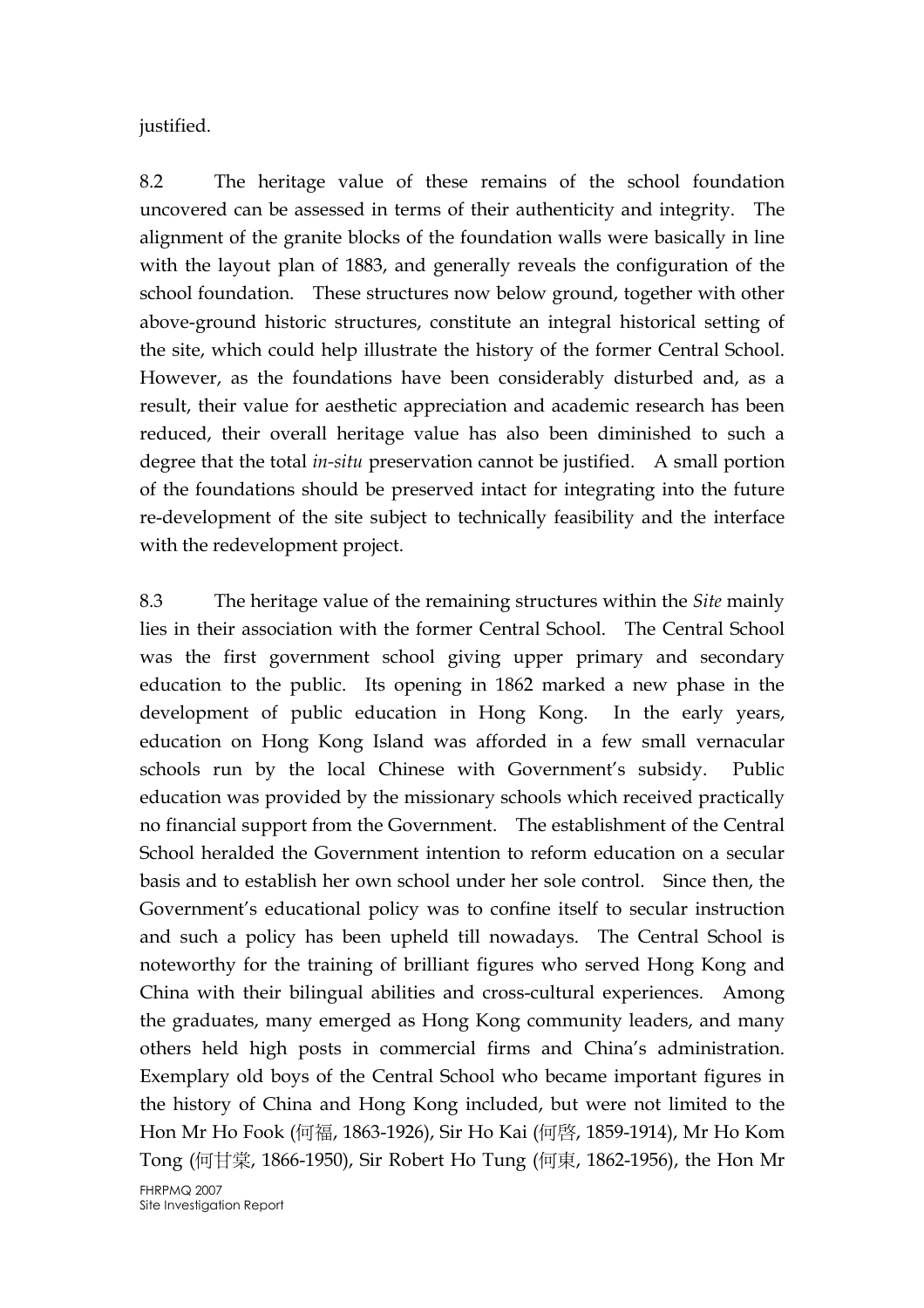Lau Chu-pak (劉鑄伯, 1867-1922) and, last but not the least, Dr Sun Yat-sen (孫逸仙, 1866-1925) who, after having received an earlier education in Hawaii, gained admission to the Central School in 1884 at the age of eighteen and left in 1886. Although the Central School was moved from Gough Street to Hollywood Road after Dr Sun had left the School, their association with the School would be a valuable memory for Hong Kong.

8.4 In his 2007-08 Policy Address, the Chief Executive announced the removal of the Site from the List of Site for Sale by Application for a year and that proposals will be invited on its revitalization. Any revitalization proposals should be based on the premise that the remaining features of Central School mentioned in Para. 8.1 above will be preserved and have full regard to the historical significance of Central School to the development of Hong Kong.